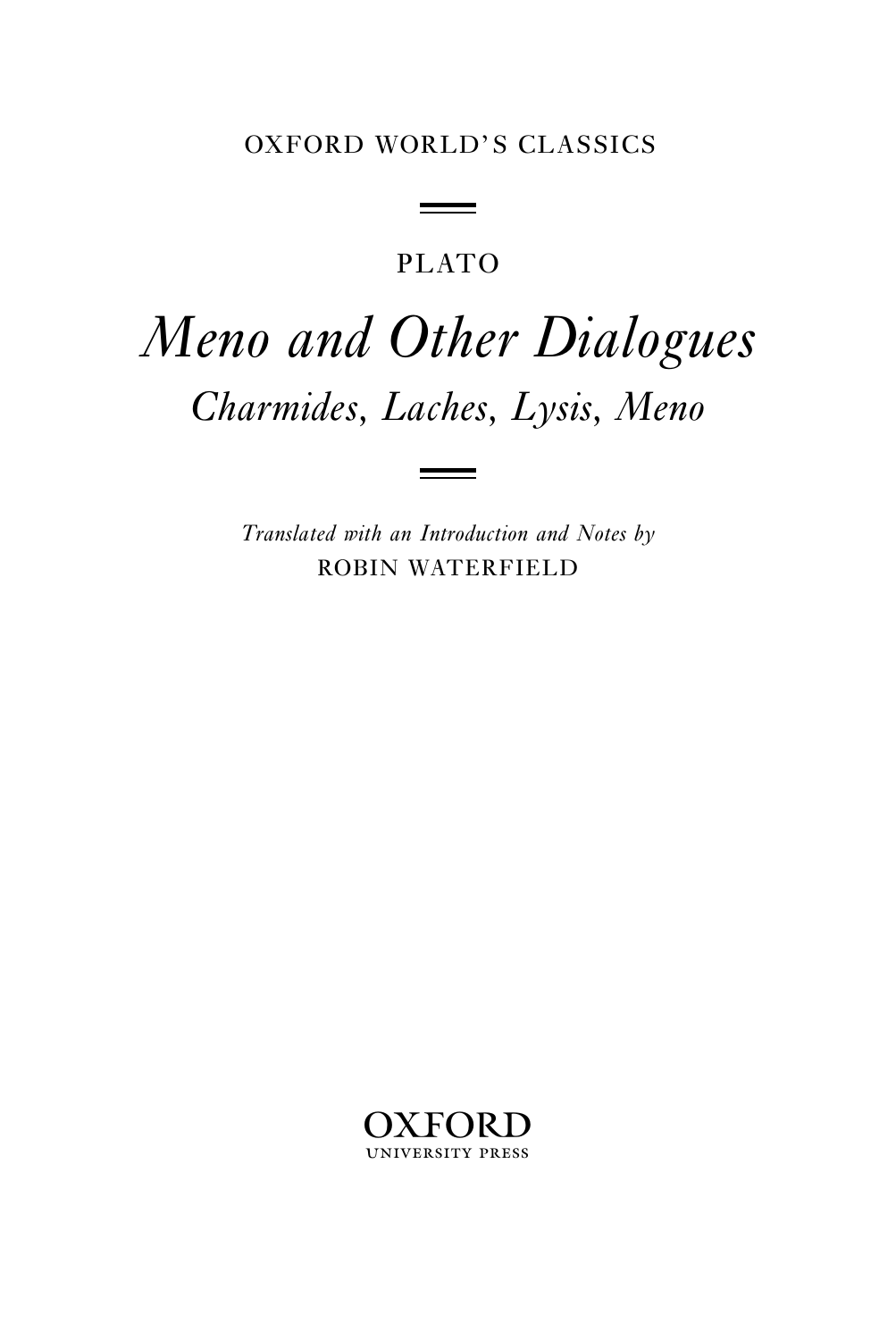## **OXFORD**<br>UNIVERSITY PRESS

Great Clarendon Street, Oxford

Oxford University Press is a department of the University of Oxford. It furthers the University's objective of excellence in research, scholarship, and education by publishing worldwide in

Oxford New York

Auckland Cape Town Dar es Salaam Hong Kong Karachi Kuala Lumpur Madrid Melbourne Mexico City Nairobi New Delhi Shanghai Taipei Toronto

With offices in

Argentina Austria Brazil Chile Czech Republic France Greece Guatemala Hungary Italy Japan South Korea Poland Portugal Singapore Switzerland Thailand Turkey Ukraine Vietnam

Oxford is a registered trade mark of Oxford University Press in the UK and in certain other countries

> Published in the United States by Oxford University Press Inc., New York

> > © Robin Waterfield 2005

The moral rights of the author have been asserted Database right Oxford University Press (maker)

First published as an Oxford World's Classics paperback 2005

All rights reserved. No part of this publication may be reproduced, stored in a retrieval system, or transmitted, in any form or by any means, without the prior permission in writing of Oxford University Press, or as expressly permitted by law, or under terms agreed with the appropriate reprographics rights organizations. Enquiries concerning reproduction outside the scope of the above should be sent to the Rights Department, Oxford University Press, at the address above

You must not circulate this book in any other binding or cover and you must impose this same condition on any acquirer

British Library Cataloguing in Publication Data

Data available

Library of Congress Cataloging in Publication Data

Plato.

[Dialogues. English. Selections] Meno and other dialogues / Plato ; translated with an introduction and notes by Robin Waterfield. p. cm.––(Oxford world's classics) Includes bibliographical references (p. ) and index. 1. Philosophy. I. Waterfield, Robin, 1952– II. Title. III. Oxford world's classics (Oxford University Press) B358 .W38 2005 184––dc22 2004030366 ISBN 0–19–280425–1 978–0–192–80425–9

1

Typeset in Ehrhardt by RefineCatch Ltd, Bungay, Suffolk Printed in Great Britain by Clays Ltd, St Ives plc., Suffolk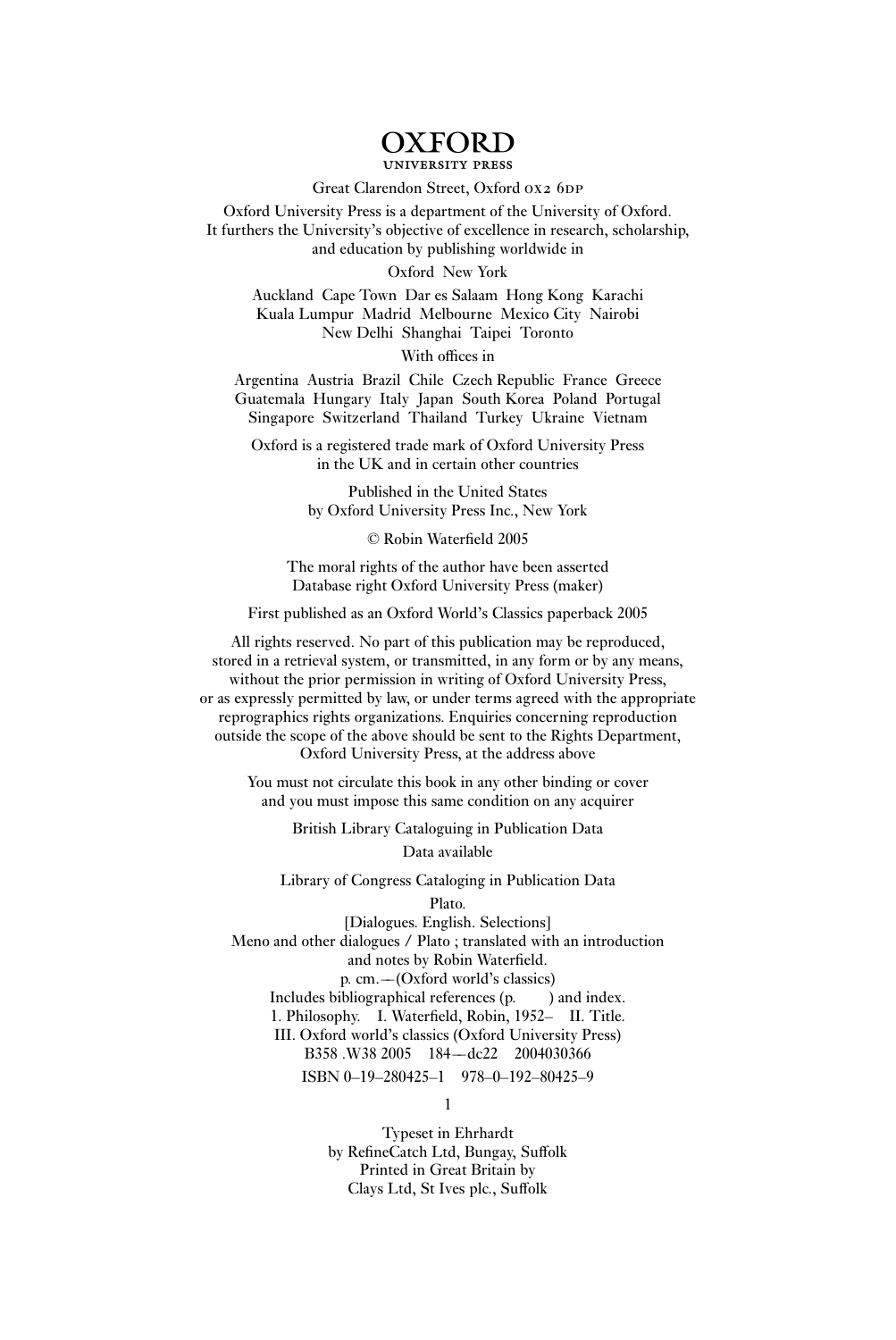### **CONTENTS**

<span id="page-2-0"></span>

| <b>Introduction</b>   | vii         |
|-----------------------|-------------|
| Note on the Texts     | xlvii       |
| Select Bibliography   | xlviii      |
| CHARMIDES             | $\mathbf I$ |
| LACHES                | 35          |
| LYSIS                 | 67          |
| MENO                  | 97          |
| Explanatory Notes     | 144         |
| <b>Textual Notes</b>  | 184         |
| <b>Index of Names</b> | 186         |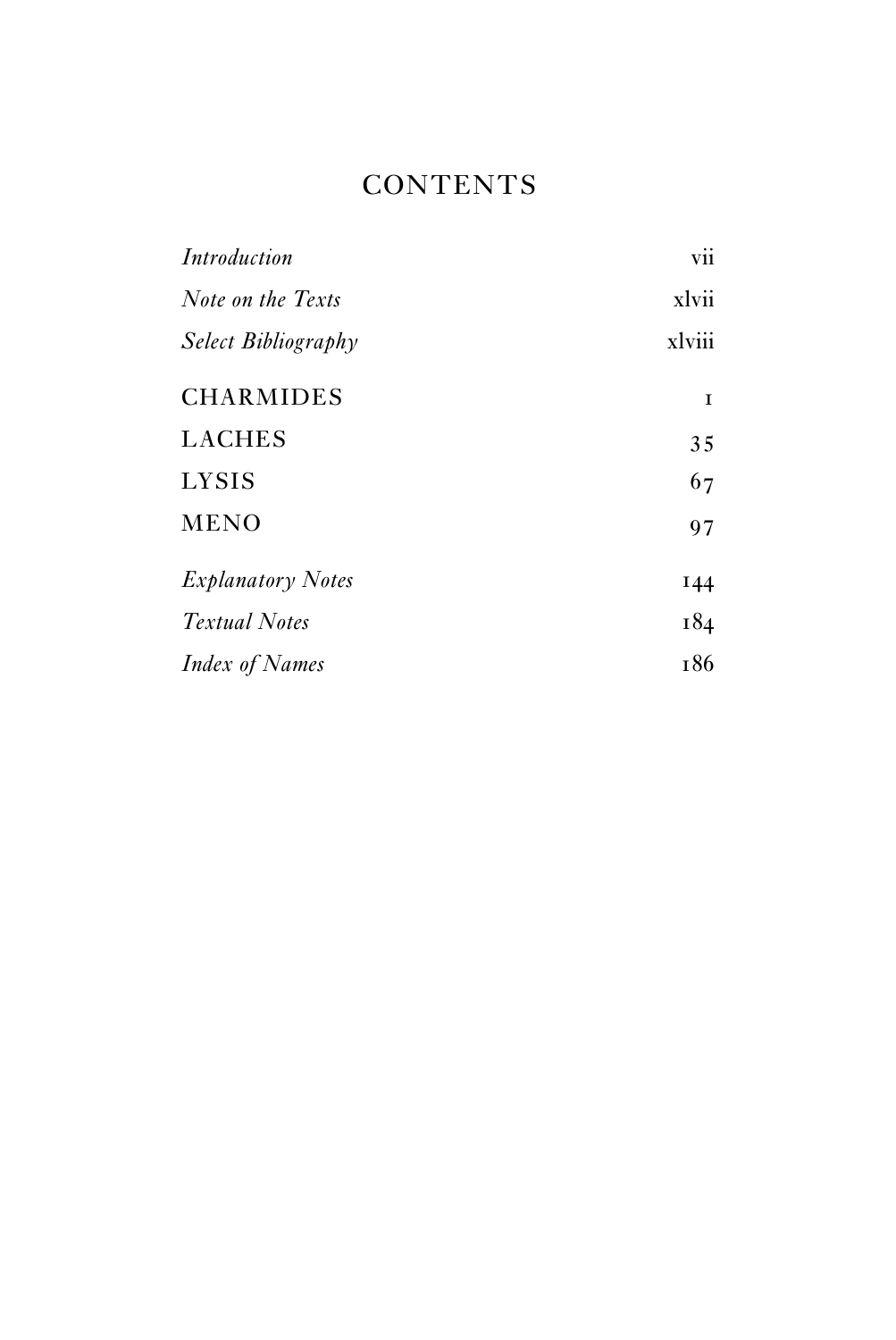attractive. But I'm not going to come up with an image for you in return. As for me, if the torpedo numbs other people by virtue of the fact that it's numb itself, I am indeed like it, but otherwise I'm not. It's not that I make other people stuck while being clear myself; no, I make other people stuck by virtue of the fact that I'm stuck myself. In the present instance, I don't know what excellence is, and although you probably did know d before you came into contact with me, you seem not to know now. But I'd be happy if the two of us together could investigate the issue and try to find out what it is.

: And how will you search for something, Socrates, when you don't know what it is at all? I mean, which of the things you don't know will you take in advance and search for, when you don't know what it is? Or even if you come right up against it, how will you know that it's the unknown thing you're looking for?\*

: I see what you're getting at, Meno. Do you realize e what a controversy you're conjuring up? The claim is that it's impossible for a man to search either for what he knows or for what he doesn't know: he wouldn't be searching for what he knows, since he knows it and that makes the search unnecessary, and he can't search for what he doesn't know either, since he doesn't even know what it is he's going to search  $for$ \*

- MENO: Well, doesn't† the argument strike you as sound, 81a Socrates?
- : No, it doesn't.
- MENO: Can you say why not?
- : Yes, I can, because I've heard both men and women who are wise in sacred lore...
- MENO: Saving what?
- : Something which I think is true, as well as being attractive.
- : What did they say? Who are they?\*
- : They are those priests and priestesses who've taken an interest in being able to give an account of their practices, though the idea also occurs in Pindar and many other inspired b poets. Here's what they say; see if you think they're right. They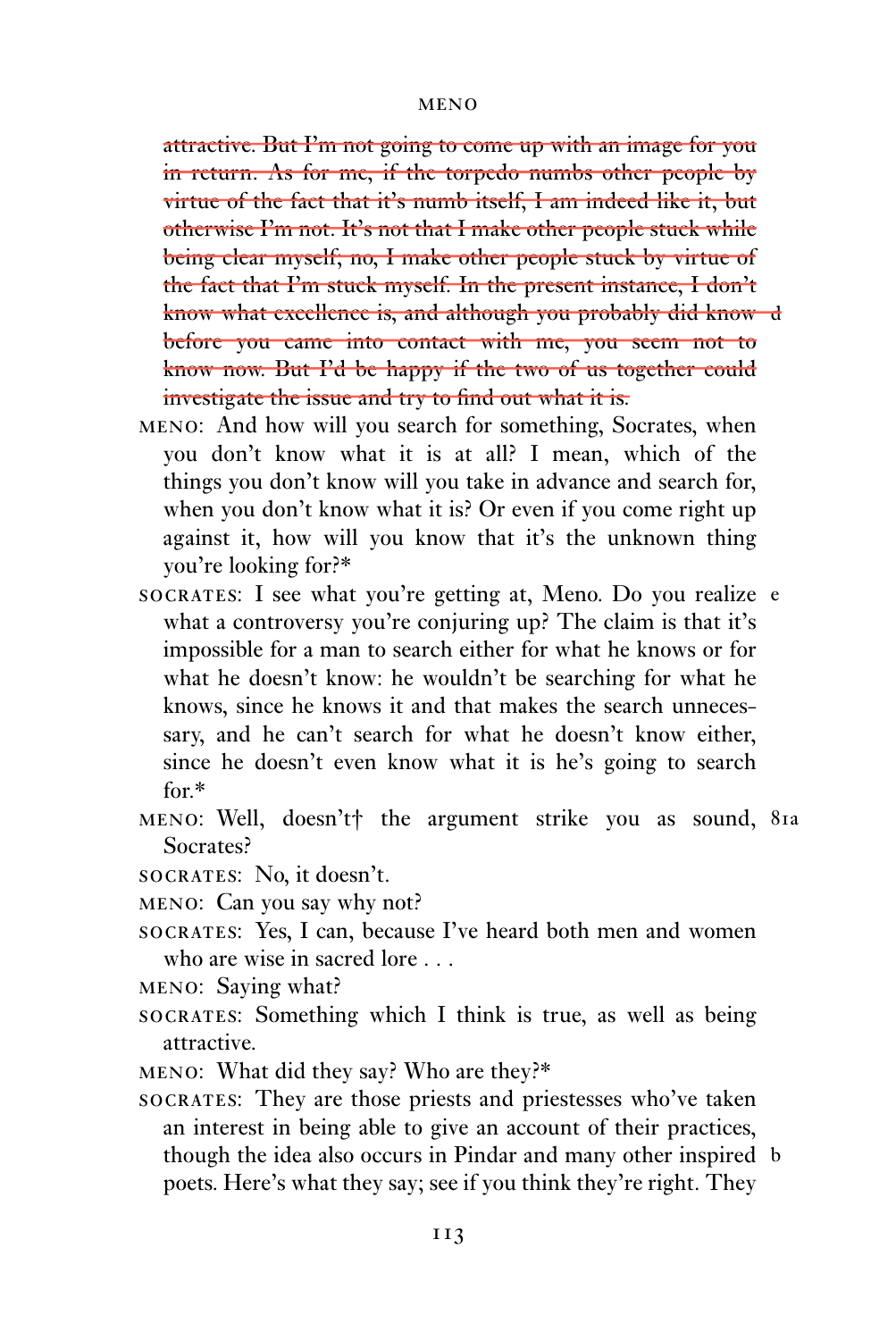#### **MENO**

say that the human soul is immortal– that it periodically comes to an end (which is what is generally called 'death') and is born again, but that it never perishes.\* And that, they say, is why one should live as moral a life as possible, because

In the ninth year Persephone restores once more to the upper light The souls of those from whom she has accepted requital for ancient woe.

c From them grow glorious kings, full mighty men, and great sages, And henceforth they are known on earth as holy heroes.\*

Given, then, that the soul is immortal and has been incarnated many times, and has therefore seen things here on earth and things in the underworld too– everything, in fact– there's nothing that it hasn't learnt. Hence it isn't at all surprising that it should be possible for the soul to recall what, after all, it also knew before about excellence and about everything else.\* For d since all nature is akin\* and the soul has learnt everything, there's nothing to stop a man recovering everything else by himself, once he has remembered– or 'learnt', in common parlance– just one thing; all he needs is the fortitude not to give up the search. The point is that the search, the process of learning, is in fact nothing but recollection.\* So we shouldn't trust that controversial argument of yours: it would make us lazy and appeals to faint-hearted people, but the doctrine I've

- e just expressed makes us industrious and inquisitive. For my part, I will put my trust in this doctrine and take it to be true, and on that basis I'm prepared to try to find out, with your help, what excellence is.
	- : Yes, Socrates, but what do you mean when you say that we don't learn– that what we call 'learning' is actually 'recollection'? Can you teach me how this is so?
	- : Didn't I describe you a moment ago as mischievous, Meno? And now, just when I'm insisting that there's no such
- $82a$  thing as teaching, only recollection, you're asking me whether I can teach you something. You're trying to catch me out in an immediate contradiction.
	- : By Zeus, no, Socrates, that's not what I had in mind when I spoke; it was just a natural question. But if you can find some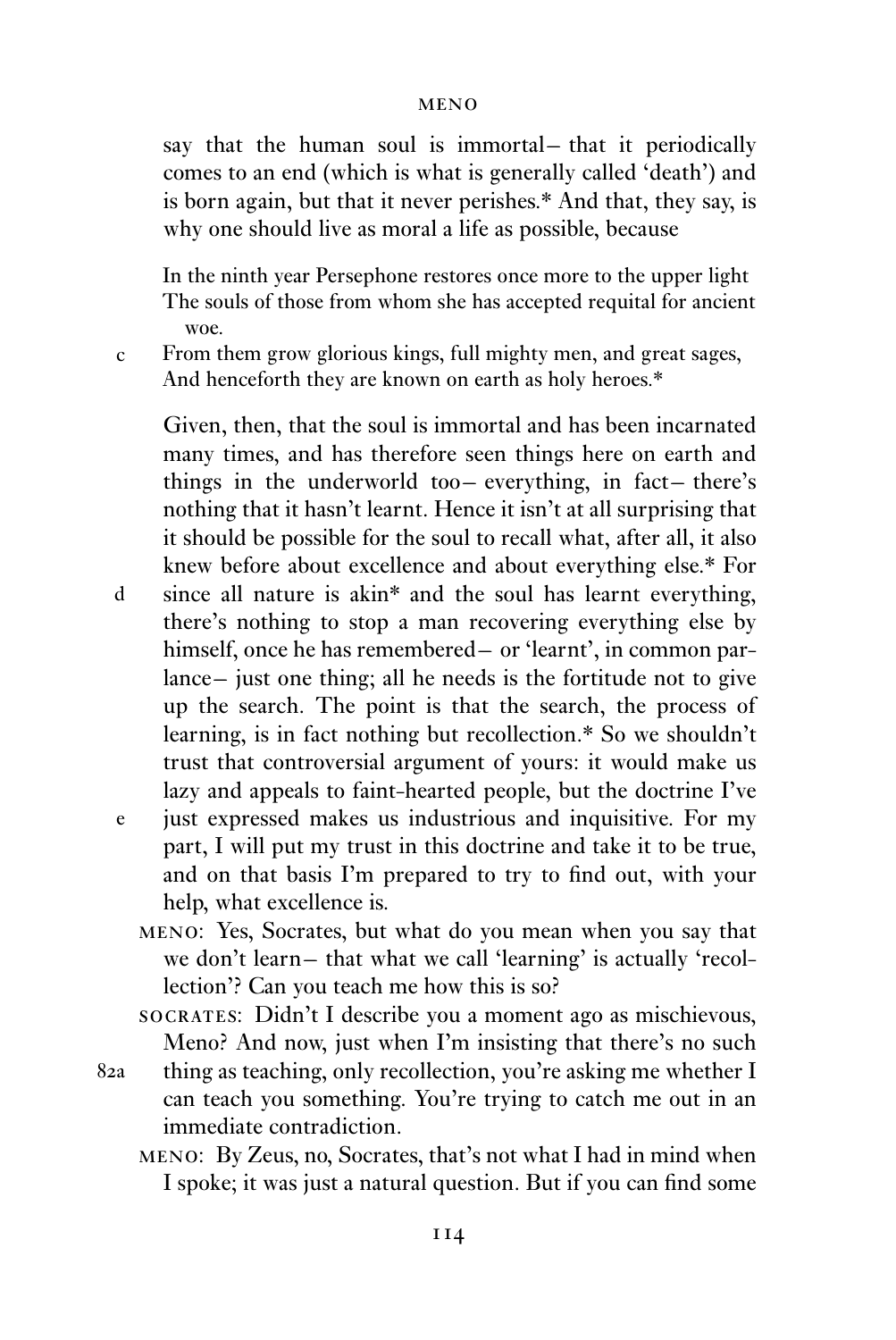way to demonstrate the truth of what you've been saying, please do so.

: Well, it isn't easy, but I'm prepared to do my best, for your sake. Call over one of your many attendants there for me– it doesn't matter who: you choose– and I'll use him to b prove the point to you.

: By all means. [*To a slave*] Come over here!

: He is Greek, isn't he, and speaks Greek?

: Yes, certainly. At any rate, he was born and bred at home\*

: Pay careful attention, then, and see whether you get the impression that he's remembering or learning from me.

MENO<sup>.</sup> I will

 [*drawing in the sand of the gymnasium*]: Tell me, boy,\* do you know that this is what a square looks like?



SLAVE: Yes.

so CRATES: So is it a rectangular figure with all these sides– all c four of them– equal in length?

SLAVE: Yes.

: And is it a figure with these lines here through the middle equal in length as well?\*

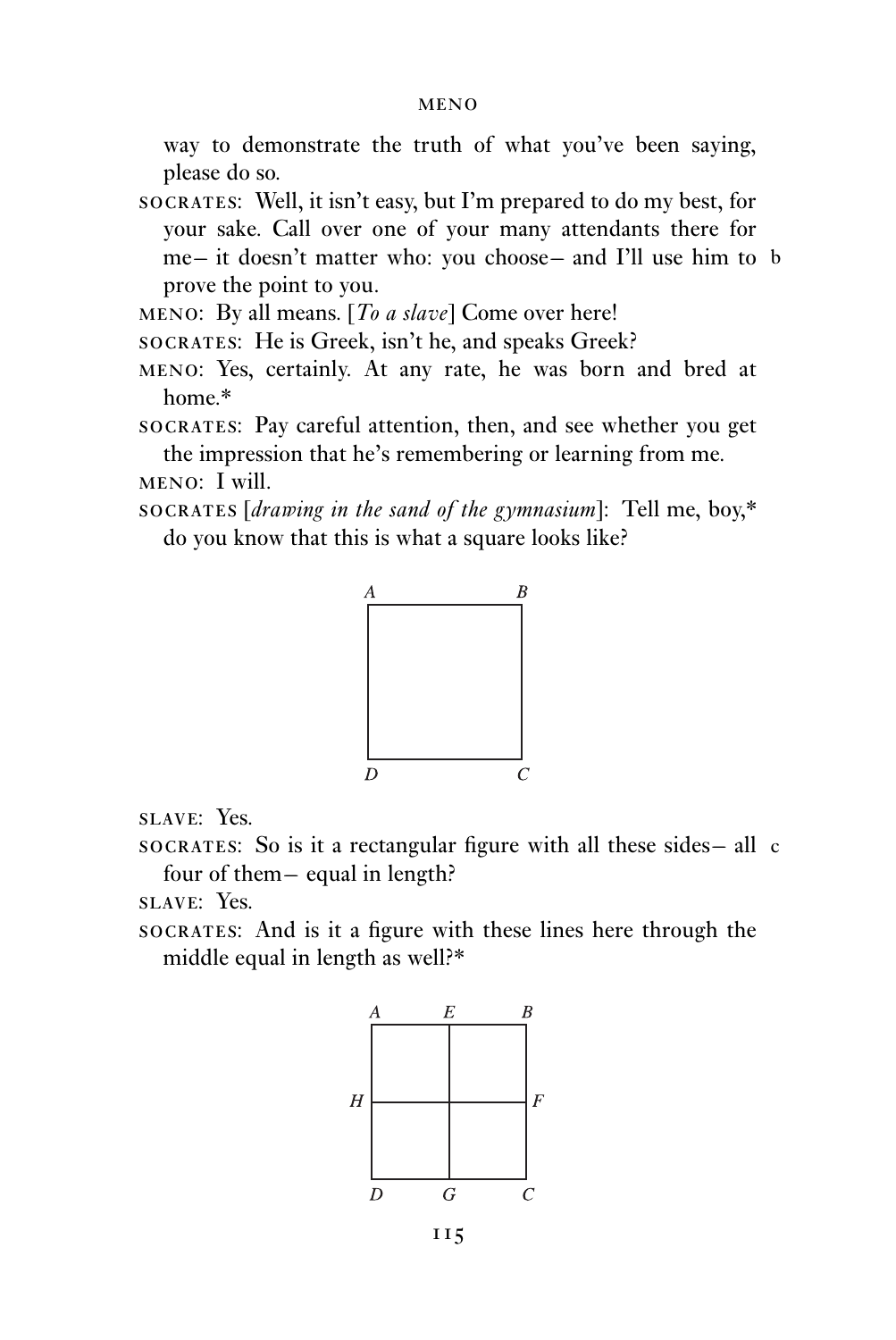SLAVE: Yes.

 [*pointing to the two sizes of square*]: So a figure of this kind can be larger or smaller, can't it?

 $SLAVE: Yes$ 

SOCRATES: Now, let this side  $[AB]$  be 2 feet long,\* and this one as well [*BC*]. How big would the whole figure be, in square feet? [*The slave hesitates*] Look at it this way: if it's 2 feet long here [ $AB$ ], but only I foot long here [ $BF$ ], then the area must be 2 feet taken once, mustn't it?

- d socrates: But since it's 2 feet long here too  $[BC]$ , then it must be 2 feet taken twice, mustn't it?
	- $SLAVE$  Yes.
	- SOCRATES: So it's 2 times 2 square feet?
	- $SLAVE: Yes$
	- : And how many square feet does that make? Work it out and tell me.
	- : Four, Socrates.
	- : Now, could there be another figure, twice the size of this one [*ABCD*], but the same shape, with all its sides equal, just like this one?

: How many square feet will it be?

- e of this new figure will be. Each line of this figure here [*ABCD*] is 2 feet long. What about the line of our new figure, which is double in size?
	- : Obviously, Socrates, each line must be double in length.
	- : Do you see, Meno, that I'm not teaching him anything, but just asking him questions?\* At the moment he thinks he knows what length of line will produce a figure of square feet. Don't you think that's the position he's reached?

SLAVE: Yes.

SLAVE: Yes.

SLAVE: Eight.

<sup>:</sup> All right, then. Next try to tell me how long each line

MENO: Yes, I do.

<sup>:</sup> Well, does he *know*?

MENO: Plainly not.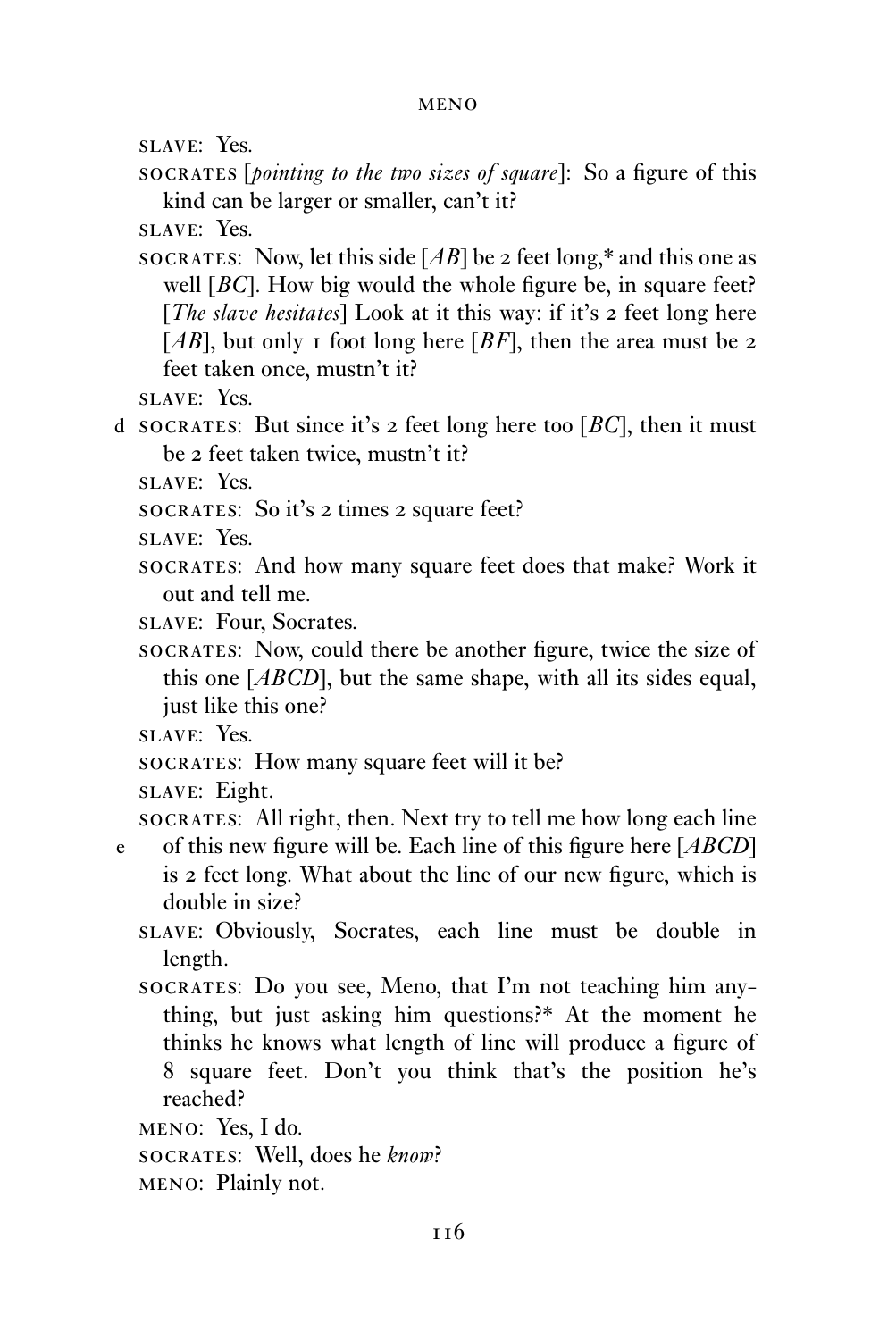: But he *believes* it will be produced by a line that's twice as long?

MENO<sup>.</sup> Yes.

: Now watch how he remembers what comes next, which is the right way to go about remembering.\* [*To the slave*] Tell me: are you saying that it's a line double in length that will produce a figure with double the area? I don't mean that this 83a line of the figure should be long [*he extends AB to J*], while this one is short [*AD or JM*],\* but that it should be equal on all sides, just like this one [*ABCD*], but double in size, making 8 square feet. Do you still think that it will be produced from a line which is double the length of the original?

: Yes, I do.

: Well, isn't this line [*AJ*] twice as long as this one [*AB*], once we've added to the original another line of the same length [*BJ*]?

slave: Yes. b

SOCRATES: And it's from this line  $[A \mathcal{I}]$ , according to you, that we can produce an area of 8 square feet, if we make four lines of this length?

 $SLAVE$  Yes.

: All right, let's draw four equal lines, using this line [A<sub>*T*</sub>] as our starting-point. [He draws IK, KL, and LA, in add*ition to AT* This must now be the figure which you say has an area of  $8$  square feet, mustn't it?

SLAVE: Yes.



: Now, doesn't this figure contain these four figures [ABCD, BJMC, CMKN, DCNL], each of which is equal in size to this one  $[ABCD]$ , which is 4 square feet?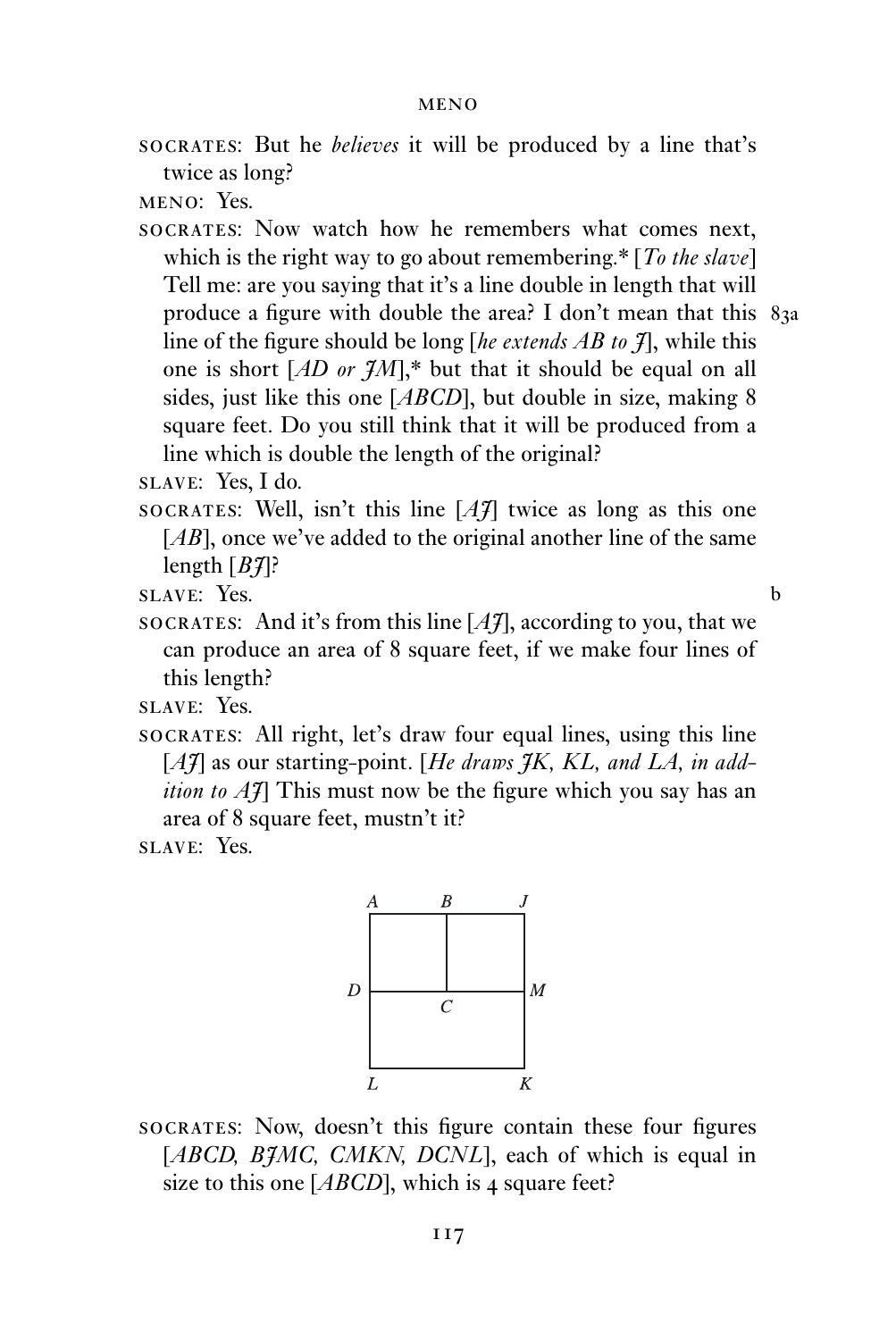

SLAVE: Yes.

: How big is it, then? Isn't it four times as big?

- SLAVE: Of course.
- : Is something which is four times as big double the size?
- : By Zeus, no!
- : How many times as big is it?
- : Four times.
- c : It follows, boy, that a line double in length gives us a figure with not double the area, but four times the area.
	- : You're right.
	- SOCRATES: Because a figure of  $4$  times  $4$  square feet has an area of 16 square feet, doesn't it?

SLAVE: Yes.

- : So what length of line is needed to produce a figure with an area of 8 square feet? We've got a figure four times the size from this one [*AJ*], haven't we?
- SLAVE: I'd say so.
- : And this quarter-sized one† [*ABCD*] is produced by this half line here [*AB*], isn't it?

 $SLAVE$  Yes.

 $SOCRATES: Well, then, a figure with an area of 8 square feet is$ double the size of this one [*ABCD*], and half the size of this one [*AJKL*], isn't it?

SLAVE: Yes.

so CRATES: So in order to produce a figure with an area of 8 square feet, we need as a starting-point a line which is longer than this one  $[AB]$ , but shorter than this one  $[A\mathcal{F}]$ , don't we?

d SLAVE: I think so.

: Good. Your answers should always express your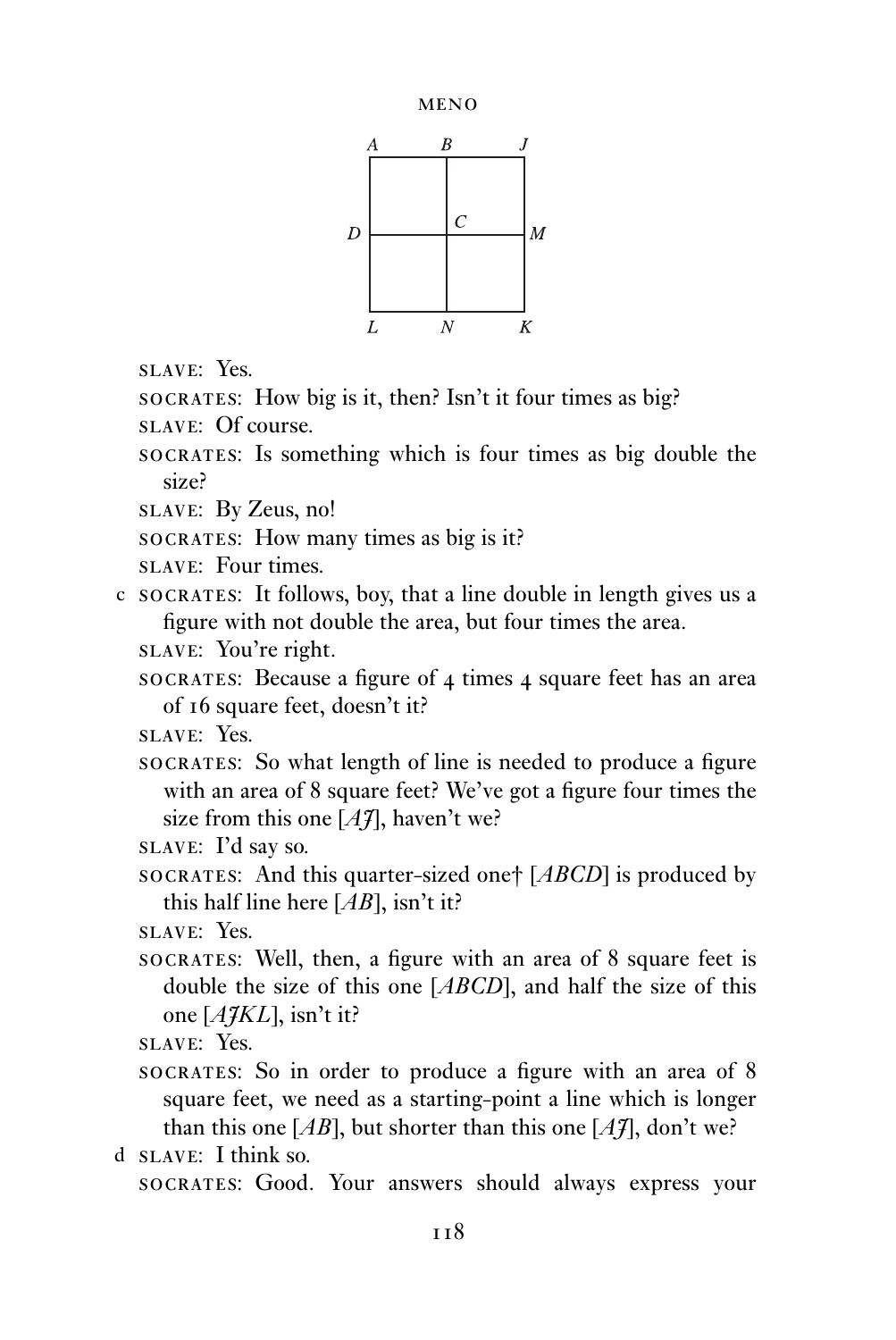#### **MENO**

beliefs. Now, tell me: wasn't this line  $[AB]$  2 feet long, and this one  $[A4]$  4 feet long?

 $SLAVE$  Yes.

: So the side of a square whose area is feet must be longer than this 2-foot line and shorter than this 4-foot line.

: Yes, it must be.

: Then try to tell me how long you think it is. e

 $SLAVE: Three feet$ 

so CRATES: Now, if 3 feet is correct, shall we add half of this one [ $B\mathcal{F}$ ], to make one 3 feet long  $[AP]$ ? I mean, we've got 2 feet here  $[AB]$  and  $\bar{I}$  foot here  $[BP]$ , and then, in the same way, we've got 2 feet here [*AD*] and *I* foot here [*DR*]. And we can now produce the figure you wanted [*APQR*].



SLAVE: Yes.

SOCRATES: Now, if it's  $\alpha$  feet this way and  $\alpha$  feet this way, the whole area is going to be  $3$  times  $3$  square feet, isn't it?

: I suppose so.

socrates: And how many square feet is 3 times 3 feet?

SLAVE<sup>.</sup> Nine

: But what we wanted was a double-size square of how many square feet?

SLAVE: Eight.

SOCRATES: So we haven't vet produced our figure of 8 square feet. It isn't produced by a line 3 feet long either.

: No, it certainly isn't.

: How long would the line have to be to produce it, then? Try to give us an accurate answer. If you don't want to use numbers, at least point to the line that would produce it. 84a

: By Zeus, Socrates, I just don't know.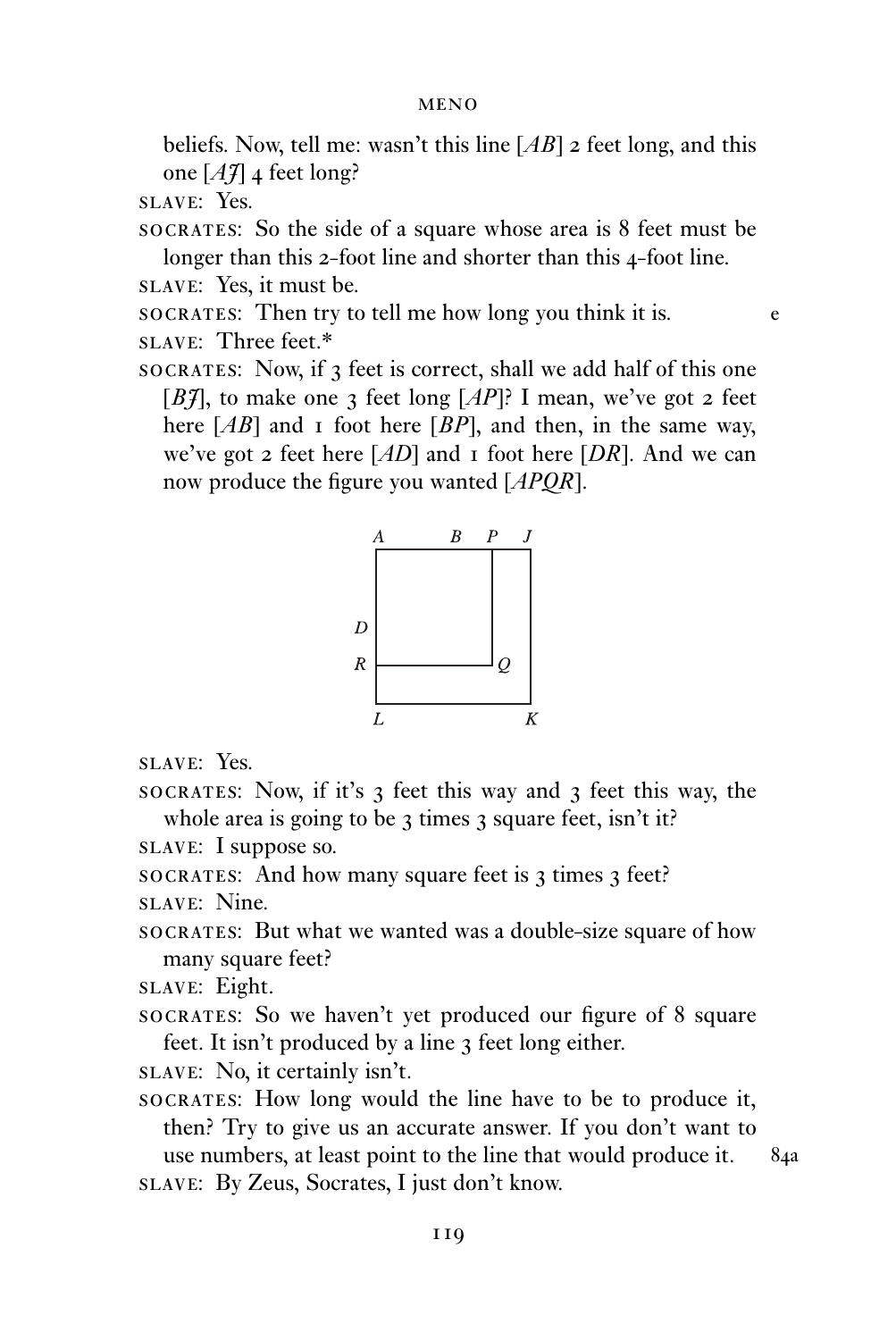- : Meno, can you see where our friend here has got to on his journey towards recollection? At first, he didn't *know* which line would produce the figure with an area of  $8$  square feet– just as he doesn't yet know the answer now either; but he still *thought* he knew the answer then, and he was answering confidently, as if he had knowledge. He didn't think he was stuck before, but now he appreciates that he *is* stuck and he also
- b doesn't think he knows what in fact he doesn't know.

MENO: You're right.

- : So is he now better off with regard to what he didn't know?
- : Again, yes, I think so.
- : So have we done him any harm by making him stuck and by our torpedo-like numbing of him?
- MENO: No, I don't think we have.
- : At any rate, it would seem that we've increased his chances of finding out the truth of the matter, because now, given his lack of knowledge, he'll be glad to undertake the investigation, whereas before he was only too ready to suppose
- c that he could talk fluently and well to numerous people on numerous occasions about how a double-sized figure must have double-length sides.\*

MENO: I suppose so.

: Do you think he'd have tried to enquire or learn about this matter when he thought he knew it (even though he didn't), until he'd become bogged down and stuck, and had come to appreciate his ignorance and to long for knowledge?

MENO: No, I don't think he would, Socrates.

: The numbing did him good, then?

MENO: I'd say so.

- : Have a look, then, and see what he'll discover even under these circumstances as he undertakes the enquiry with me, with his puzzlement as our starting-point. All I'll be doing is asking him questions, not teaching him anything, but you
- d should make sure that you don't catch me teaching and explaining things to him, rather than just asking him for his thoughts. [*To the slave*] Tell me, then. This is our figure with an area of 4 square feet  $[ABCD]$ , isn't it? Do you understand?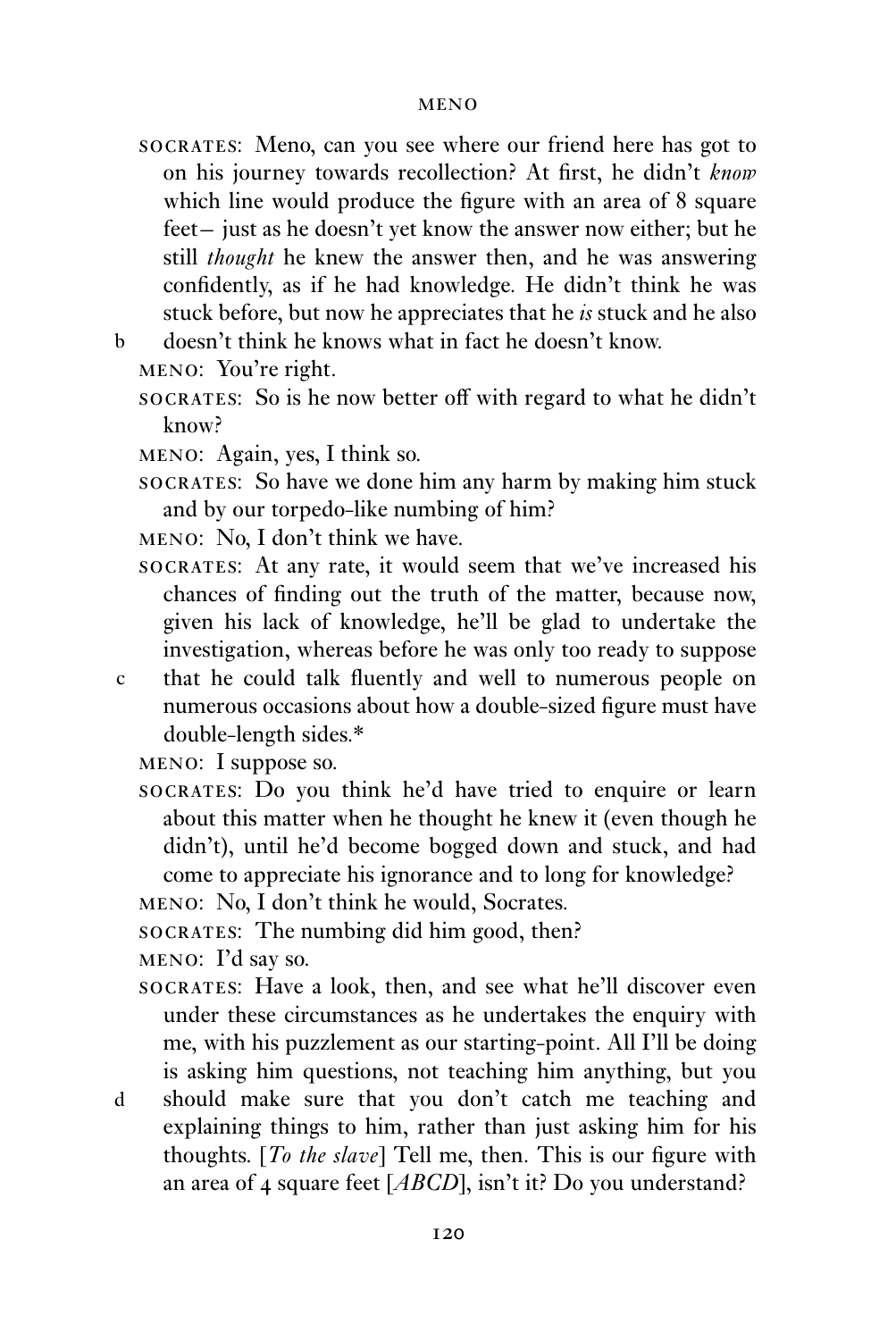

SLAVE: Yes.

: And we could add another one, equal in size [*BJMC*], couldn't we?

SLAVE: Yes.

- : And here's a third square, which is again the same size as either of the other two [*DCNL*]. Right?
- SLAVE: Yes.
- : And we could also fill up the corner with this one [*CMKN*], couldn't we?
- SLAVE: Yes.
- : And then, of course, we'd have these four equal figures here, wouldn't we?
- slave: Yes. e
- : Well, now, how many times as big as this figure [*e.g. ABCD*] is this whole figure here?
- : It's four times as big.
- : Whereas what we wanted was one twice as big, didn't we? Do you remember?
- : That's right.
- : Now, here's a line that runs from one corner to another and cuts each of these figures in two [DBMN].\* 85a Right?



**I2I**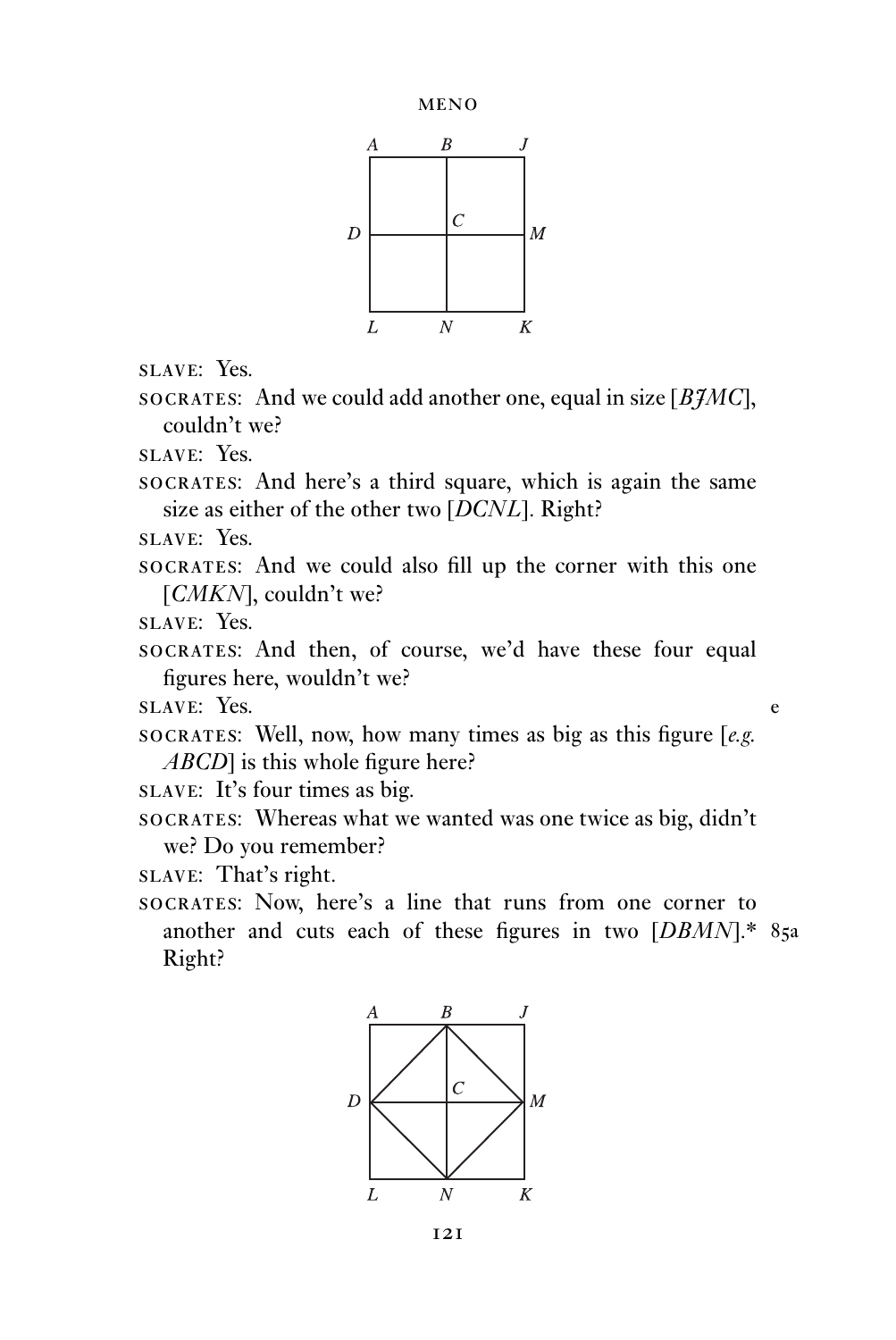SLAVE: Yes.

- : And what we've got are four equal lines which form the perimeter of this figure here [*DBMN*]. Yes?
- $SLAVE: Yes$
- : Here's a question for you, then. How big is this figure [*DBMN*]?
- : I don't understand.
- : Hasn't each line [*e.g. DB*] cut off the inner half of each of these four squares [*e.g. ABCD*]? Well, has it?
- SLAVE: Yes.
- : Well, how many half-squares are there in this figure [*DBMN*]?
- SLAVE: Four.
- : And how many are there in this figure here [*ABCD*]? SLAVE: Two.
- SOCRATES: And  $4$  is what in relation to  $2$ ?
- SLAVE: Double.
- : So how many square feet is this one [*DBMN*]?
- b SLAVE: Eight.
	- : Which line produces it?
	- : This one [*DB*].
	- : The one that runs from one corner to another of the square whose area is four square feet?
	- $SLAVE$  Yes.
	- : The technical term for this line is a 'diagonal', so– making use of this term 'diagonal'– what you're saying, boy, is that it is the diagonal that will produce the double-sized figure we were after.
	- : Absolutely, Socrates.
	- : What do you think, Meno? Did he come up with any reply that was not his own opinion?
- c MENO: No, they were all his own.
	- : But, as we said a short while ago, he didn't *know* the answer.
	- MENO: That's right.
	- : But these views of his were inside him, weren't they? MENO<sup>.</sup> Yes.
	- : So someone who doesn't know about whatever it is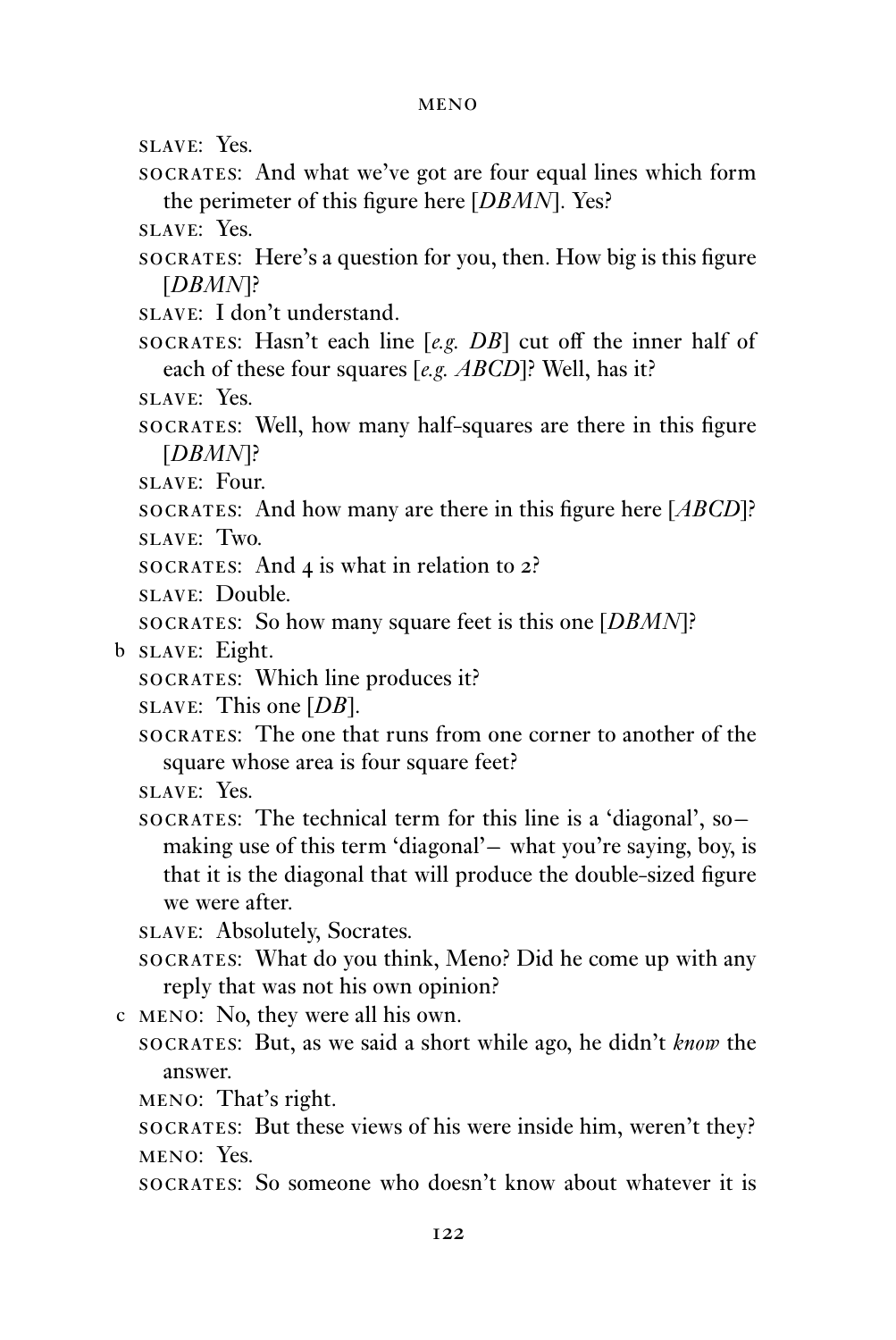that he doesn't know has true beliefs inside him about these things that he doesn't know.

MENO: So it seems.

: At the moment, these beliefs have only just been stirred up in him and it all feels like a dream, but if he were to be repeatedly asked the same questions in a number of different ways,\* he'd certainly end up with knowledge of these matters that is as good and as accurate as anyone's. d

MENO: I suppose so.

: And it won't be as a result of any teaching that he'll have become knowledgeable: he'll just have been asked questions, and he'll recover the knowledge by himself, from within himself.

MENO<sup>.</sup> Yes.

- : And recovering knowledge from within oneself is the same as recollection, isn't it?
- MENO: Yes.

- : If he always had it, there's never been a time when he wasn't knowledgeable, and if he acquired it at some point, he couldn't have done so in *this* lifetime– unless you tell me that someone has taught him geometry. After all, he'll do the same e for any aspect of geometry, and for all other subjects too.\* So has anyone taught him every subject there is? You should know, I suppose, especially since he was born and bred in your household.
- : Yes, I do know– and what I know is that he's never had a teacher.
- : But he does have these opinions, doesn't he?
- MENO: It looks as though we have to say so, Socrates.
- : But if he didn't acquire them in this lifetime, then it immediately follows that he had already learnt them and gained 86a them at some other time.

MENO: Apparently so.

: And this other time must be when he wasn't a human being, mustn't it?

<sup>:</sup> And isn't the case either that at some point he acquired the knowledge he now has,\* or that he always had it? MENO: Yes.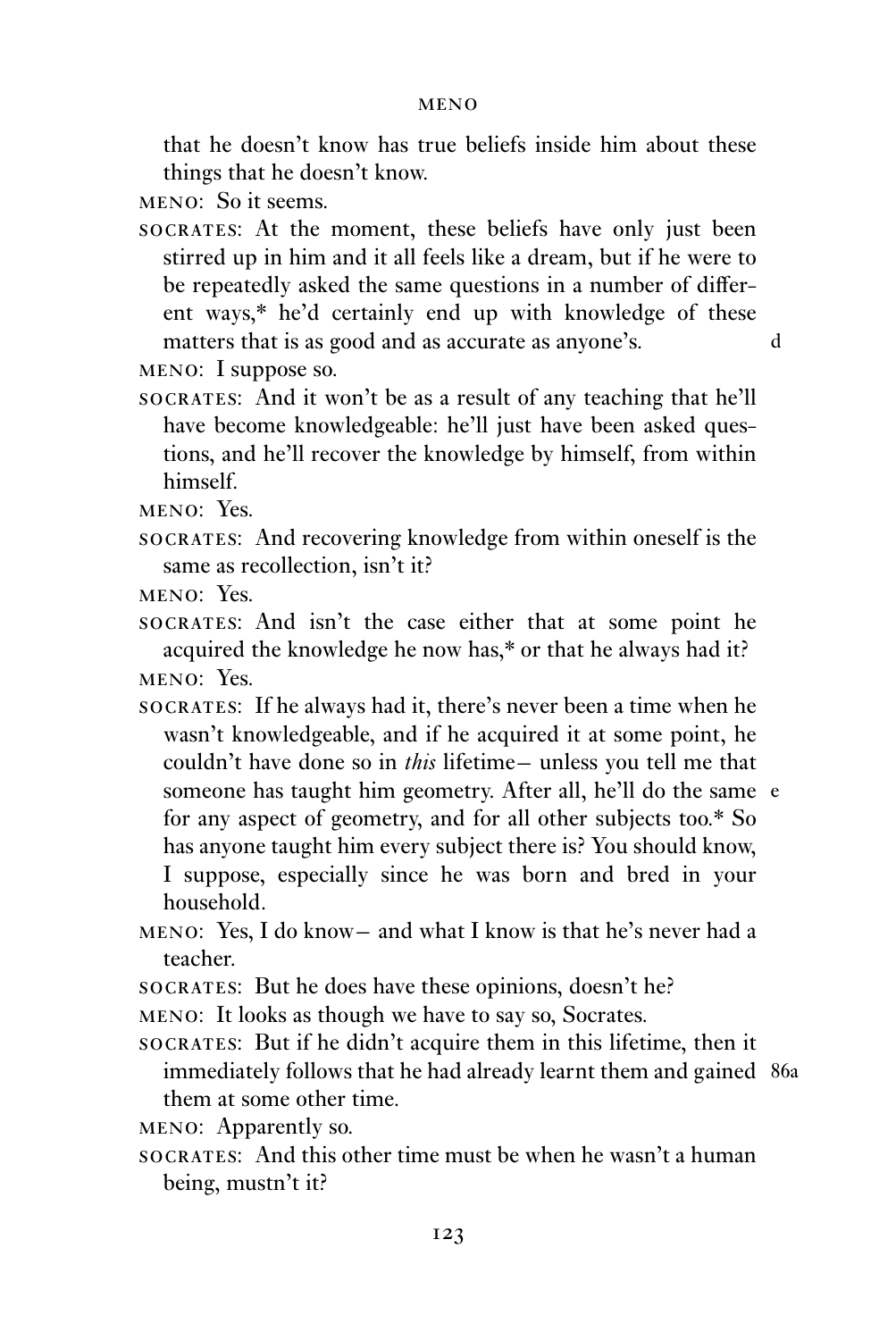MENO: Yes.

- : So if during both periods of time– both when he is and when he isn't a human being– there are true beliefs inside him which are awoken by questioning and become pieces of knowledge, doesn't it follow that his soul will have been in a state of knowledge for all time?\* After all, throughout the whole of time he clearly either is or is not a human being.
- MENO: I suppose you're right.
- b socrates: So if the truth of things is always in our souls, the soul must be immortal, and this means that if there's something you happen not to know at the moment– which is to say, something you happen not to remember at the moment– you can confidently try to search for it and recall it. Yes?
	- : I can't quite explain it, Socrates, but I think you're right. socrates: Yes, I think so too, Meno. I wouldn't support every aspect of the argument with particular vigour,\* but there's one proposition that I'd defend to the death, if I could, by argument and by action: that as long as we think we should search for what we don't know we'll be better people– less fainthearted and less lazy– than if we were to think that we had no
- c chance of discovering what we don't know and that there's no point in even searching for it.\*
	- MENO: I think you're right about this too, Socrates.
	- so CRATES: Well, since we're in agreement on the importance of undertaking a search in cases of ignorance, shall we combine forces and try to find out what excellence is?
	- : By all means. However, Socrates, above all I'd like to consider and hear what you have to say on the issue I raised right at the beginning. That is, as we attempt to find out what excellence is, are we taking it to be something teachable or a
- d natural endowment?\* And if not, how do people come to have excellence?
	- : Well, Meno, if I could regulate not just myself, but you too, we wouldn't investigate whether or not excellence is teachable until we'd first looked into the question of what it is in itself. But since you're not even trying to regulate yourself– because you want to preserve your status as a free man, I suppose– and since you're trying, successfully, to tell me what to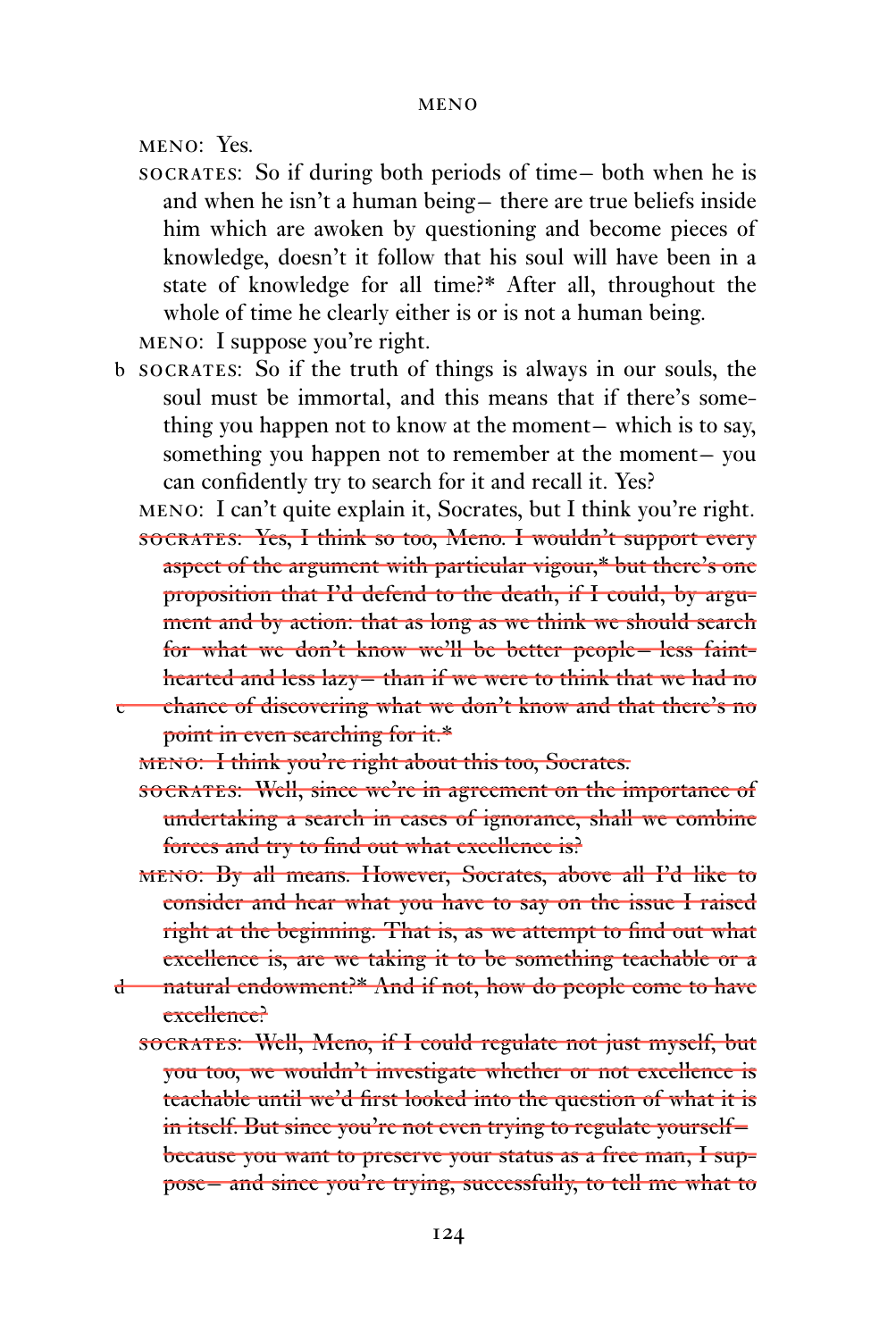king of Persia; on guest-friendship, see the note on  $Ly\sin 212e$ ; on Meno's relations with the Persian royal family (if not the king, exactly), see Xenophon, *The Expedition of Cyrus* 2 passim, with T. S. Brown, 'Menon of Thessaly', *Historia*, 35 (1986), 387-404.

- 79d *not yet agreed upon*: see 75d. Plato is obviously right here: no valid definition can name the thing to be defined as part of the definition.
- 70e *your friend*: Gorgias (71c, 76b).
- a *in appearance*: Socrates had flat, snub-nosed features.
- b *arrested as a magician*: this is not to say that magicians were acceptable in Athens, but that in Athens, as a citizen, Socrates was not liable to summary arrest; at worst, a citizen could be summoned to face trial. In any other city, Socrates would not have this legal protection.
- d *the unknown thing you're looking for*: the background to 'Meno's paradox' is both general and specific. Specifically, Socrates himself had come up with a version of it at  $71b$ , and Meno is remembering that; generally, certain Sophists had used this tactic to demolish the arguments of opponents. For discussion, see the following notes and pp. xxxviii–xli.
- e *going to search for*: there are subtle differences between Socrates' formulation of the paradox and Meno's original a few lines earlier. Socrates' version uses the third person, rather than Meno's pointed 'you', in order to frame the paradox as a genuine philosophical problem, not just an *ad hominem* outburst by Meno, and Socrates' version is more elegant. But most importantly,  $(i)$  Socrates omits Meno's 'at all', because he will claim, in effect, that even something unknown is in another sense known; (2) Socrates omits the second part of Meno's statement– how will you know that a search has been successfully concluded? Nevertheless, he does implicitly cover this aspect of the paradox in what follows.  $(3)$  He makes Meno's original far more of a paradox than it was. Additional bibliography: B. Calvert, 'Meno's Paradox Reconsidered', *Journal of the History of Philosophy*, 12 (1974), 143-52; J. Moline, 'Meno's Paradox?', *Phronesis*, 14  $(1060)$ ,  $153-61$ ; M. Welbourne, 'Meno's Paradox', *Philosophy*, 61  $(1086), 220 - 43.$
- $8a$  *Who are they?*: we cannot now make a safe identification, though Pythagoreans seem to be the best bet: see P. Kingsley, *Ancient Philosophy, Mystery, and Magic: Empedocles and Pythagorean Tradition* (Oxford: Oxford University Press,  $1995$ ),  $160-5$ .
- b *it never perishes*: for Plato's commitment to the immortality and transmigration of the soul, see *Phaedo* 81c–82d, 107c–108c, *Republic* 608d–611a, *Phaedrus* 245c–246a, 248c–249c, *Timaeus* 41d–42d, qoe-q2c.
- 81b–c *In the ninth year . . . holy heroes*: Pindar, Fragment 133 (Bergk). Her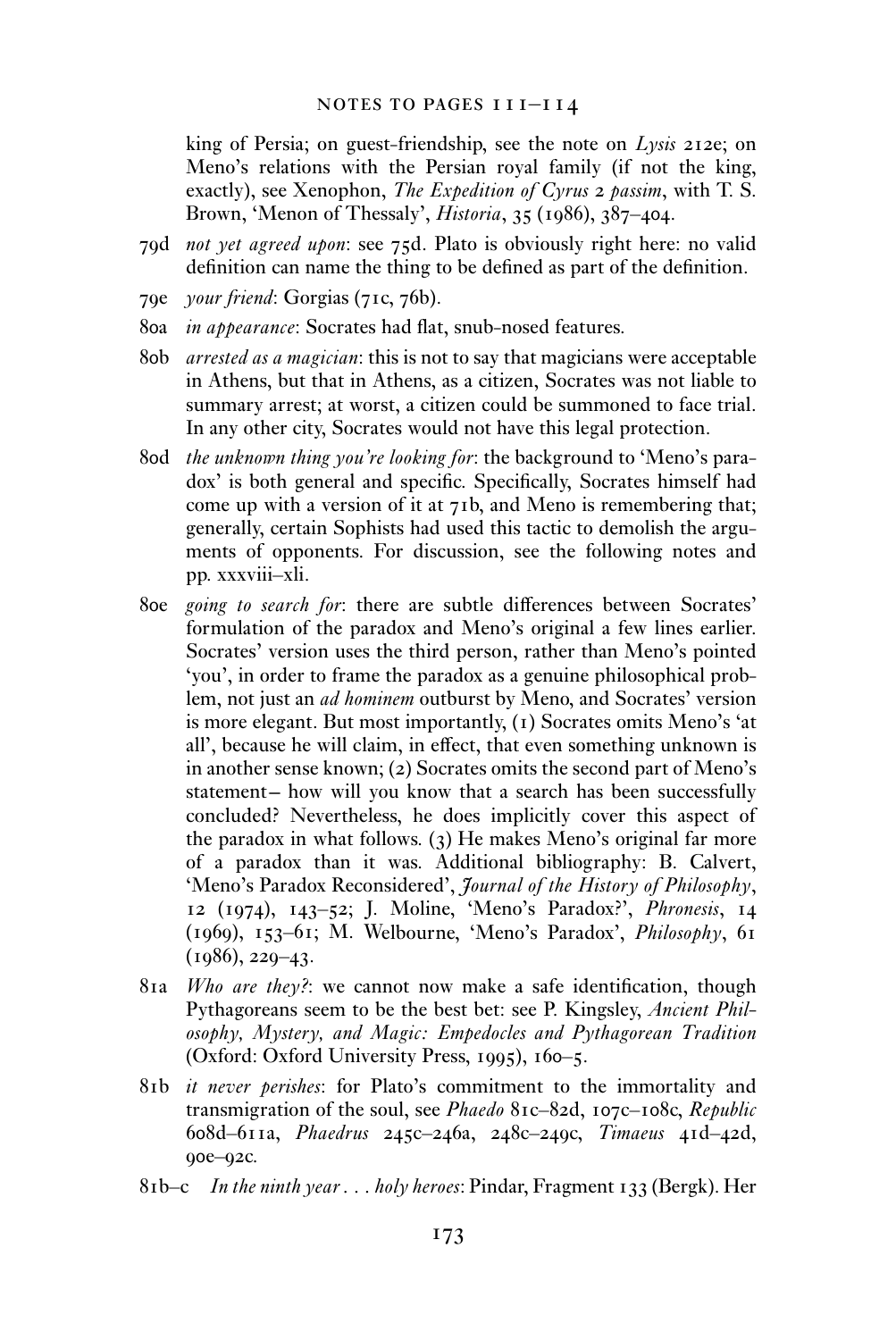#### **NOTES TO PAGE 114**

'ancient woe' was occasioned by the murder of her son by the Titans, who were seen as the progenitors of the human race. We human beings pay off this debt not just by undergoing a certain number of incarnations (otherwise Persephone would automatically 'accept the requital'), but also by moral behaviour during those incarnations. It is unclear whether 'in the ninth year' refers to normal years or to Great Years (large astronomical cycles) or to incarnations.

- d *about excellence and about everything else*: it is an implication of the idea that here on earth we only *recollect* knowledge that in our lifetimes we are less conscious than whenever it was that we knew things immediately: 'Our birth is but a sleep and a forgetting', as Wordsworth said in 'Intimations of Immortality'.
- d *all nature is akin*: Plato clearly means us to think that there are natural and necessary links between things, such that I can seamlessly move from one truth or idea or fact to another. Vlastos may well be right to say that 'what Plato means by "recollection" in the *Meno* is any advance in understanding which results from the perception of logical relationships' (p.  $97$  in Day (ed.) ). Additional bibliography: S. Tigner, 'On the Kinship of All Nature in Plato's *Meno*', *Phronesis*,  $15(1970), 1-4.$
- d *nothing but recollection*: the two most important questions (for a further list, see Weiss, pp.  $70-1$  are (1) if the soul knows 'everything', when did it learn it? And  $(2)$  how much is meant to be covered by 'everything'? If it did not learn things in this lifetime, could it have learnt things in previous lifetimes? After all, if *all* learning is recollection (8<sub>1c</sub>), the soul can never have *learnt* anything; nevertheless, Plato uses the term 'learn' here and at 86a for the soul's acquisition of knowledge. Perhaps Plato might say that we have had infinite incarnations, and that over the course of these incarnations we have gradually built up our innate knowledge. (There may even be the possibility of learning something genuinely new even this late in our incarnations.) It is true that in a later dialogue, *Timaeus*, Plato seems to think that both the soul and the world are created, which would render the idea of infinite incarnations implausible; but elsewhere (e.g. *Phaedrus* 246a) he says that the soul is immortal, and that seems to be his position here in *Meno*. But if we take seriously the idea that *all* embodied learning is actually recollection, then perhaps the soul did its learning in its periods of disembodied existence, or in some indefinite (or even timeless) time before a first incarnation. When the doctrine of recollection recurs (especially in *Phaedo* and *Phaedrus*), the objects of recollection are Forms and they become known between incarnations, but it is far from clear that Plato had this metaphysical theory in mind when he wrote *Meno*. It is true that at 86a he has Socrates say that the slave first learnt his geometry when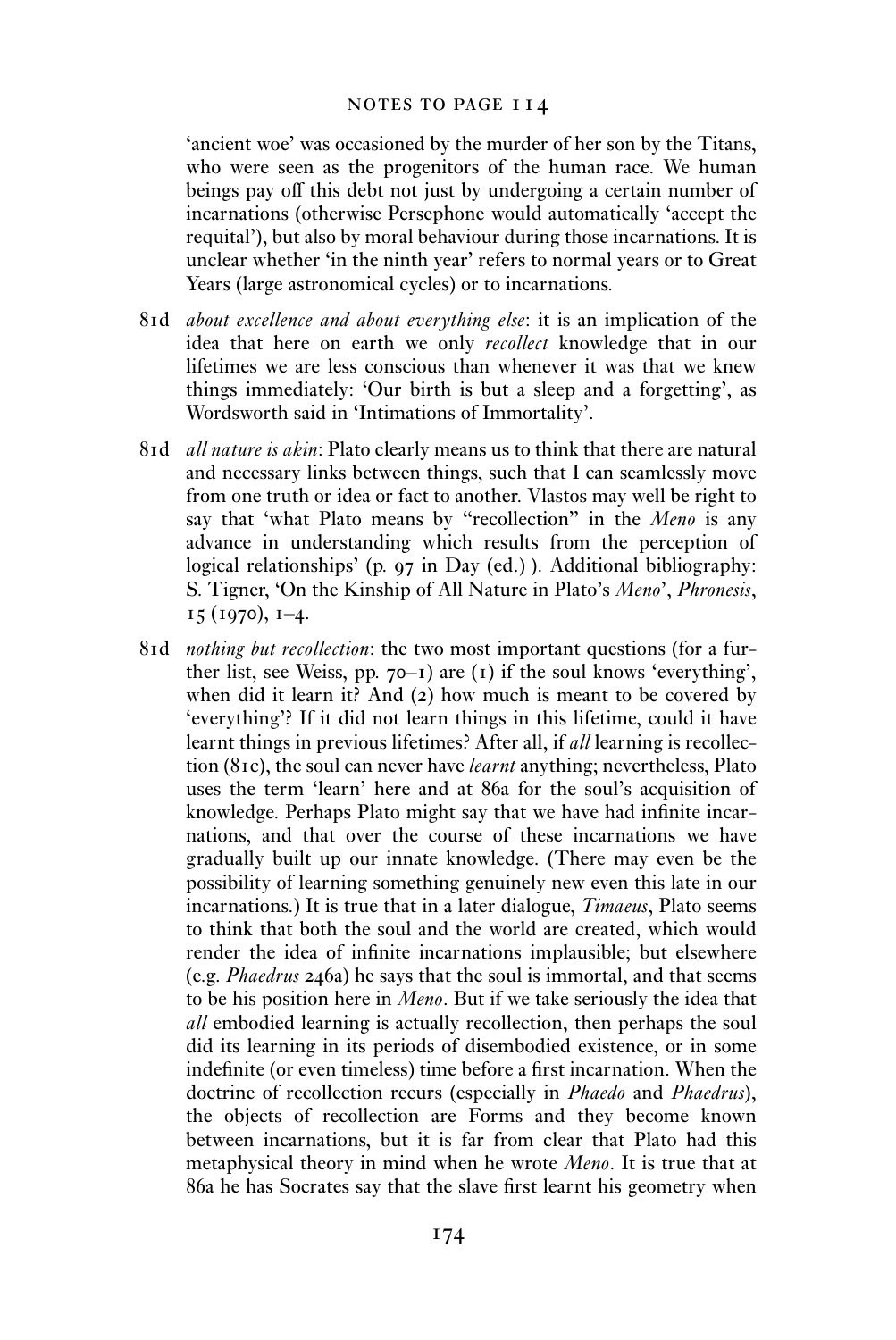he was not incarnated as a human being, but the slave recalls something considerably more complex than a Platonic Form (Forms are characterized by singleness, simplicity, and eternally being just what they are) and it is hard to see how anyone could learn geometry or even the a priori principles of geometry (etc.) while disembodied. The Gordian knot of these complexities is simply cut by saying that 'souls acquired or learnt their knowledge at the moment when time began' (Bluck, p.  $317$ ), but there is no trace of this in our dialogue, where Plato's main concern is just to argue that the soul did not acquire its knowledge in *this* lifetime. It seems safest to think that for the time being Plato is not restricting 'everything' to Forms and that he is not prepared to take the theory further than the minimum required to answer Meno's paradox (hence at 86b he has Socrates decline to support every detail of the argument); all he needs for the time being is the vague idea that the soul 'always' knew 'everything'  $(8c, 86a)$ . If pushed, he would surely have restricted 'everything' to all general principles and timeless truths (especially the supposedly objective truths of morals and mathematics), and would have eliminated empirical studies from the blanket assertion that *all* learning is recollection  $(8id)$ . Just conceivably, there is the beginning of such a restriction at  $85e$ , if we take 'subjects' there to mean propositional subjects such as geometry, not e.g. learning *how* to do things. There is certainly a restriction in that, as 84a shows, the slave has not by then begun to recollect; he has, however, already come up with an opinion or two; since they were false, falsehoods are excluded from recollection. See also the end of the first note on  $\alpha$ 8a.

- b *born and bred at home*: it was felt to be somewhat improper to enslave fellow Greeks (pan-hellenism infused the rival city-states of Greece at least to that extent), and slaves generally came from abroad (see the second note on  $L$ *ysis*  $223a$ ). The other main source, however, was breeding slaves at home– and it looks as though they could be referred to as 'Greek'. The best short introduction to Greek slavery is N. R. E. Fisher, *Slavery in Classical Greece* (2nd edn., London: Bristol Classical Press, 2001). It has been suggested (by D. Gera, 'Porters, *Paidagogoi*, Jailers, and Attendants: Some Slaves in Plato', *Scripta Classica Israelica*, 15 (1996), 90–101) that Plato has Socrates choose a slave for this demonstration not just because Socrates needs someone uneducated, but also because he is not concerned with the personal, probing aspect of the elenchus, but only with drily demonstrating the process of recollection.
- b *boy*: the slave may be young– part of the point is that he should be untutored– but the Greeks addressed slaves of any age as 'boy' (as in the Southern States of America, or in South Africa, in the bad old days).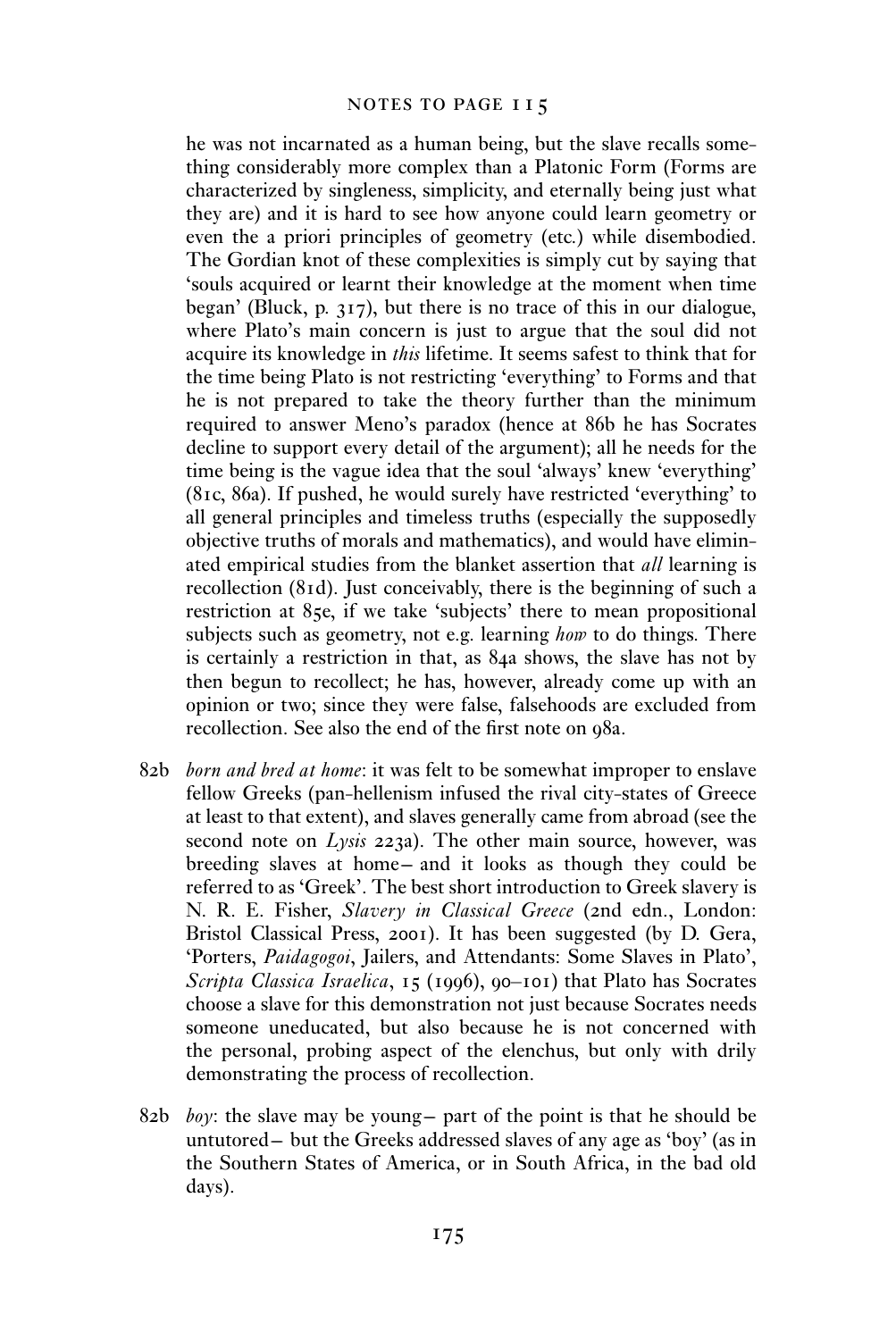- c *equal in length as well*: some scholars take these two new lines to be diagonals rather than transversals. Nothing very substantial hinges on this, in terms of the slave's recollection or the geometrical problem involved. Transversals seem to me to fit the text better. The issues are debated between G. J. Boter (*Phronesis*,  $33$  ( $1988$ ),  $208-15$ ) and R. W. Sharples (*Phronesis*,  $34$  ( $1080$ ),  $220-6$ ), with a useful addendum by D. H. Fowler (*Phronesis*, 35 (1990), 175-81).
- c *let this side be feet long*: nothing significant hinges on the fact that Plato gives a value to the length of the side; it saves him having to talk in the abstract about equal lines, lines double in length, half as long, and so on. What follows is the earliest extended piece of evidence about Greek mathematics (the evidence for earlier mathematics comes from reports in later writers). Apart from anything else, it suggests (and other evidence proves) that at this stage Greek mathematics was geometrized rather than arithmetized: see D. H. Fowler, *The Mathematics of Plato's Academy* (2nd edn., Oxford: Oxford University Press, 1000).
- e *just asking him questions*: Socrates' repeated insistence (here, and at 82b, 84c, and 85d) on his not teaching is due to the fact that Meno's paradox at 8od–e effectively denied that one could search for knowledge without the help of a teacher, as someone who already knows. Plato's reply comes in two stages: both the theory of recollection and the method of hypothesis are supposed to show, at the very least, that progress can be made even when both parties to the discussion are ignorant or at any rate are not making use of their knowledge.
- e *the right way to go about remembering*: because memory works by association. Plato is claiming that Socratic argumentation follows natural chains of association. I take it that the talk of the kinship of all nature at 81d was just a high-falutin way of making the same point.
- a *while this one is short*: this would of course produce a figure *AJMD* which would be double the area of the first square *ABCD*, but Socrates wants a *square* with double the area, not an oblong.
- e *Three feet*: this is a guess, based on Socrates' pointing out that the line must be longer than  $2$  feet and shorter than  $4$  feet. It is wrong (because the square of  $\alpha$  feet is  $\alpha$  square feet), but it is less wrong than the previous guess (and not a stupid guess, given that, arithmetically speaking, we are in the realm of irrational numbers), so progress is being made. Socrates has led the slave towards this incorrect answer by means of his questions, but the whole process is constructive, not so much because the slave is now more nearly right than he was before, as because he has shed his false conceit of knowledge, and thereby created space for the 'recollection' of knowledge. As the image of the 'journey towards recollection' at 84a suggests, the false opinions that the slave has voiced so far do not count as recollection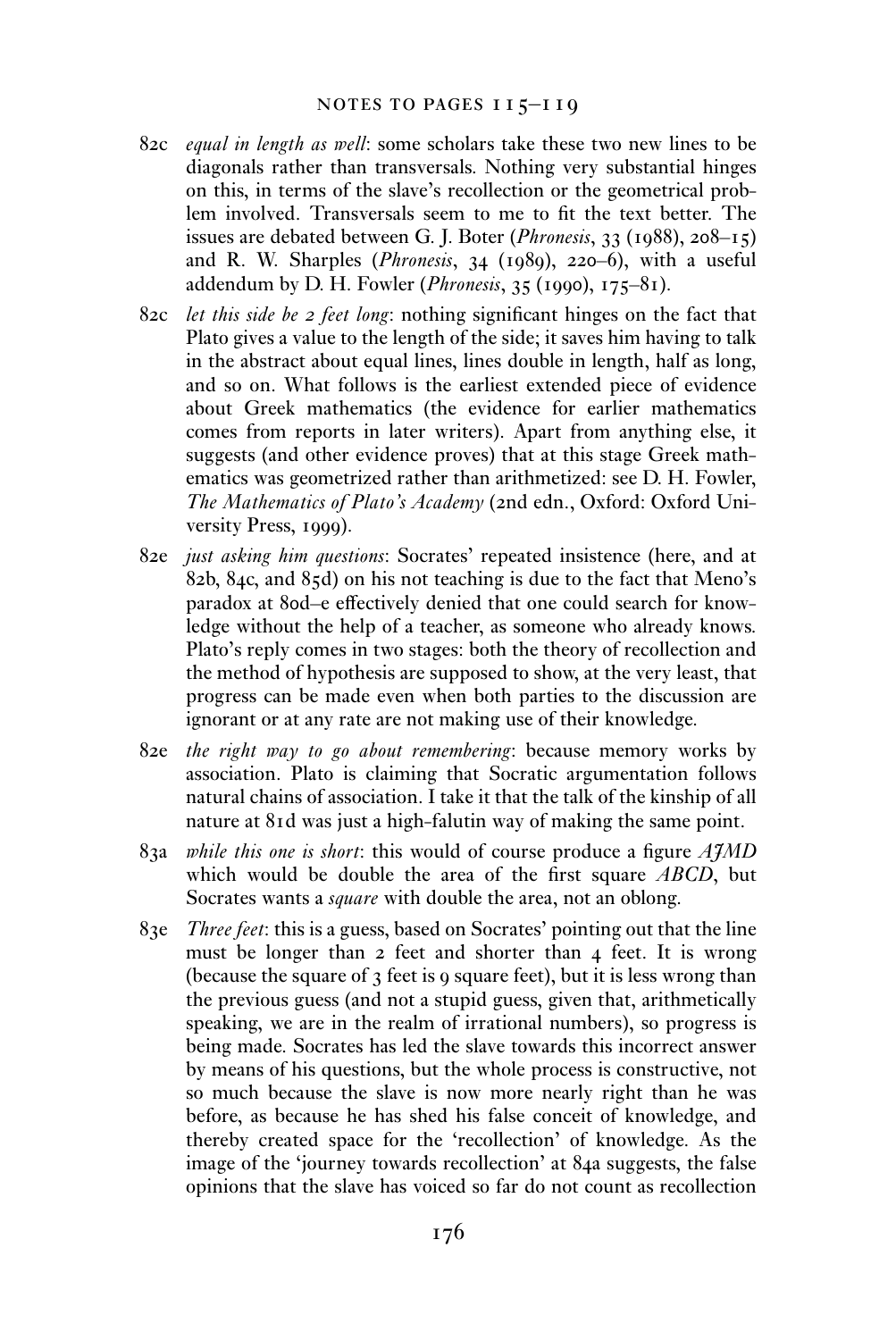itself (except in the broader sense that recollection is a process), but as clearing the ground for recollection to take place. Moreover, the slave has been allowed to express his own opinions, rather than being merely spoon-fed someone else's ideas. Socratic questioning is educational in the literal sense: *educare* in Latin implies eliciting information, not putting information in.

- c *double-length sides*: mimicking Meno's remarks about his fluency on excellence (80b). At the time, Meno thought that he had knowledge, which he could not express because he had been bewitched by Socrates; but, given the parallelism with the slave, Socrates is suggesting that Meno did not have knowledge, but a false belief. This is not the only parallel Socrates implicitly draws between Meno and the slave: the conversation with the slave passes through much the same stages as the earlier conversation with Meno, so that one could almost say that although at 8oc Socrates refused to come up with a counterimage for Meno, in response to his simile of the torpedo, he has in effect likened Meno to an ignorant slave. See D. E. Anderson, 'The Theory of Recollection in Plato's *Meno*', *Southern Journal of Philosophy*,  $q$  (1971), 225–36. However, the reason the conversation with the slave parallels the conversation with Meno is simply that both follow the pattern of the elenchus: from conceit of knowledge, to *aporia*, to true belief– and maybe beyond, to knowledge.
- a *cuts each of these figures in two*: it is hard to see how the slave could have come up with the diagonal on his own (even if it were already given: see the first note on  $82c$ ). This is where Socrates goes beyond eliciting replies and seeds new information. There is of course a large element of teaching in what Socrates does with the slave: his use of an interrogative tone of voice barely disguises this. But this is not enough to invalidate the whole lesson as an illustration of recollection, because  $(a)$  recollection is a process, not a flash of insight  $(85c)$ with 98a), and (*b*) Plato insists that *all* learning is recollection  $(8<sub>1</sub>d-8<sub>2a</sub>)$ , so that even straightforward geometry lessons are meant to be covered.
- c *in a number of different ways*: since mere repetition of the same questions would hardly advance anyone towards understanding, Plato must mean this phrase 'in a number of different ways' to adumbrate the 'working out the reason' of 98a.
- 85d *the knowledge he now has*: his latent knowledge of geometry.
- e *all other subjects too*: there are of course enormous differences in the ways we learn different subjects, but at the moment Plato seems prepared to ignore the differences and allow his geometry lesson with the slave to stand as a model for how we acquire *any* knowledge.
- a *for all time?*: no, it doesn't follow. Plato has not shown that there was not a time when the soul was ignorant (at best, he has shown only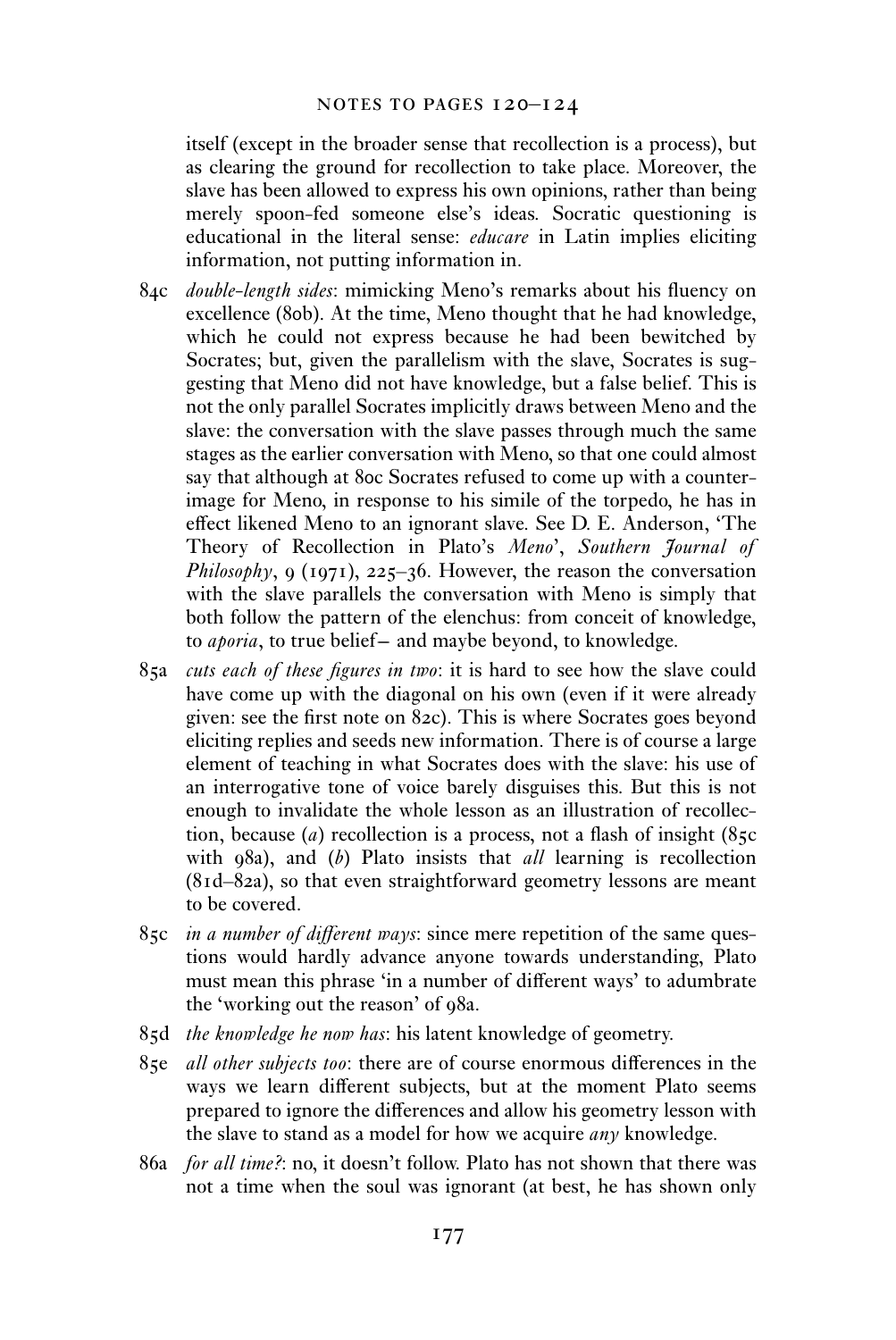that it acquired knowledge some time in the past). And even apart from this mistake, all that could follow from the argument as it stands is that the soul is in a state of knowledge for as long as it exists; it does not follow that the soul has always existed.

- b *with particular vigour*: how much does Plato mean us to doubt? It is hard to see what elements of the story could be jettisoned without undermining the whole theory of recollection. In that case, he must mean that since there is no way to *prove* the immortality of the soul (a problem he thinks he has resolved by the time he wrote *Phaedrus*), there is no way to *prove* that the recovery of true beliefs is actually recollection. Nevertheless, he does believe that true beliefs *are* recoverable, and that we have within us a coherent system of beliefs corresponding to the objective matrix of concepts  $(8rd)$ . For reflections on this sentence, see R. Jenks, 'On the Sense of the Socratic Reply to Meno's Paradox', *Ancient Philosophy*, 12 (1992), 317-30.
- c *no point in even searching for it*: though the point about laziness is important, it is not clear that Socrates has overcome all of Meno's worries. Meno's question (8od) was raised in the context of a search where *neither* of them knew the answer: neither of them knows what excellence is. Socrates' leading (and sometimes deliberately misleading) questions to the slave, however, make it clear that he already knows the answer to the geometrical problem. But all Plato is trying to do at this point is have Socrates convince Meno of the reality of latent knowledge; he responds to the worry later (86d– 87b), when he argues that where both or all interlocutors are ignorant, the way to proceed is to make an assumption. Another question that arises is whether Plato has resolved Meno's paradox at all, or just pushed it back. Could one not still ask how you can know that what you recollect is your quarry? But if recollection is seen specifically as a response to prompting (that is, to questions, whether asked by someone else or by oneself), you can know that you have found your quarry, because it was the specific result of specific questioning.
- 86d *or a natural endowment*: scholars complain that Meno has failed to notice that the question has already been answered, by implication: the experiment with the slave was meant to show that recollection is the way to find out what *everything* is, including excellence. Since 'teaching' has now been reformulated as 'recollection', we are surely entitled to say that excellence is teachable, in the sense of recollectable. But there is a gap: it is still relevant to ask how even someone who knows what it is gains it as a personal quality.
- b *inscribing the area inside a circle*: Plato has not given us enough information to securely identify the geometrical problem he has in mind, because that is not what is important to him: all that is important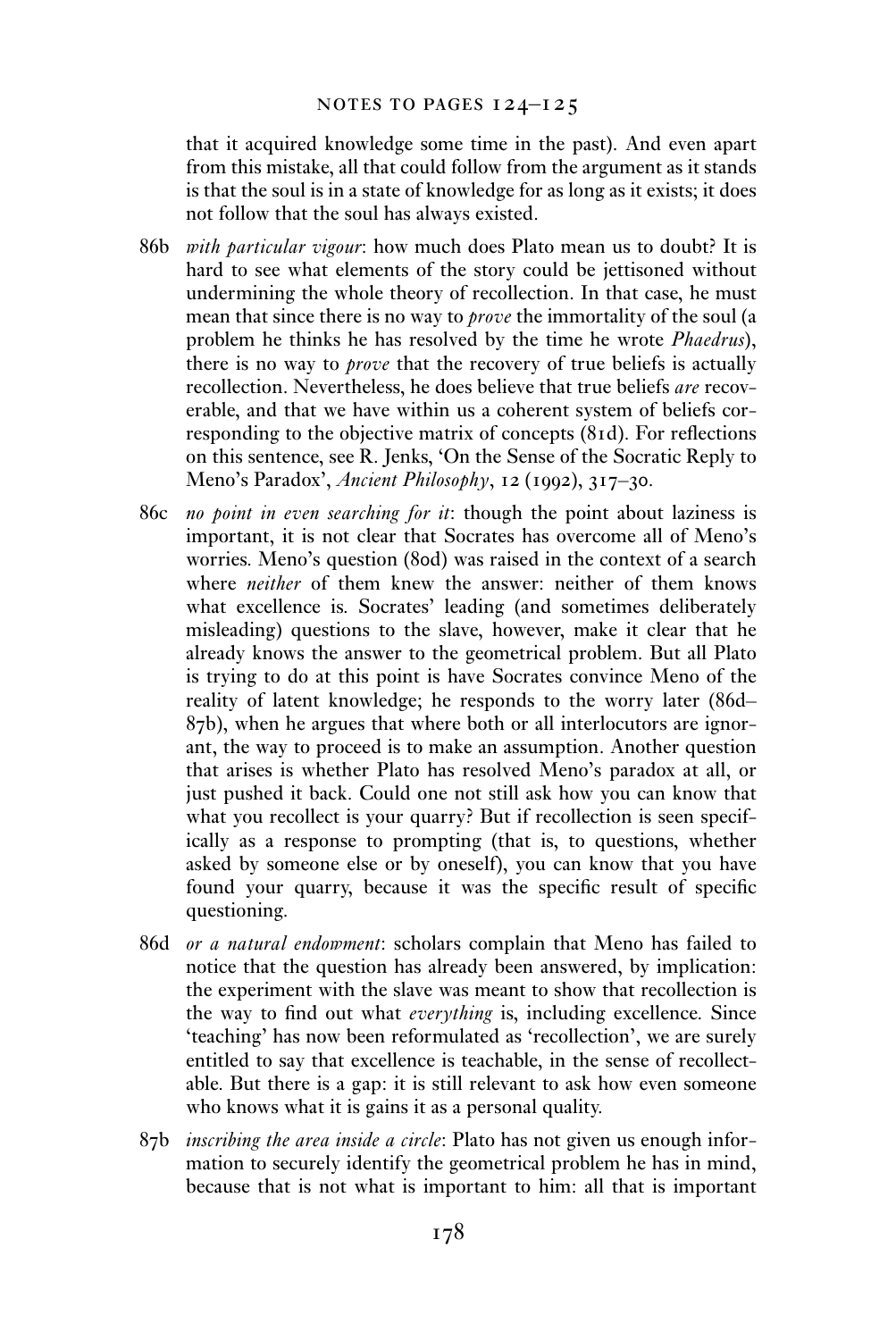### [INDEX OF NAMES](#page-2-0)

- <span id="page-21-0"></span>**Abaris the Hyperborean**: a legendary shamanistic healer from the far north. The Hyperboreans were supposed to live 'beyond the north wind (Boreas)' in a kind of magical paradise sacred to Apollo.
- **Aeneas**: a Trojan hero from the legendary Trojan War, later credited with the foundation of Rome.

Aleuadae: see ARISTIPPUS

- **Anacreon**: a famous sixth-century lyric poet, from the island of Teos. Over 150 fragments of his work survive, in various metres.
- **Anytus**: a prominent democratic politician at the end of the fifth century, he is best known as one of the three prosecutors of Socrates at his trial in  $309$ —so it is perhaps not surprising that Plato's portrait is barbed.
- **Aristeides**: a famous Athenian statesman, prominent along with his political rival Themistocles in the second Persian invasion of  $480-479$ , and called 'the Just' for his equitable treatment of Athenian allies.
- **Aristippus**: from Larisa in Thessaly, a friend and the lover of Meno. He was due to join Cyrus on the ill-fated expedition to Persia, and so features briefly in Xenophon's *The Expedition of Cyrus*. He was a member of the Aleuadae clan, the leading family of Larisa.
- **Chaerephon**: a constant friend and a disciple of Socrates whose devotion bordered on fanaticism (hence his 'madness'—*Charmides* 153b), best known for the story of his visit to the Delphic oracle to ask whether there was anyone wiser than Socrates (Plato, *Apology* 20e–21a). He was exiled during the junta of the Thirty Tyrants ( $404-403$  BCE), returned to Athens after they had been driven out, and died in about 401.
- **Charmides**: the uncle of Plato and a recurrent figure in his dialogues, he became a confirmed oligarch who died fighting against the democratic counter-revolution after the Thirty Tyrants had taken over the government of Athens in 404 BCE. During this brief period of oligarchy, Charmides was one of the ten-man committee which administered Athens' port, Piraeus.
- **Cleophantus**: son of Themistocles, and famous for being a spoiled brat.
- **Critias**: the leader of the Thirty Tyrants whose brutal oligarchic regime in Athens was a cacophonous coda at the end of the Peloponnesian War. He died during the democratic counter-revolution of 403, after only a few months in power. He was the uncle and guardian of Charmides, and a composer of tragedies.
- Critias the son of Dropides: the great-great-grandfather of CRITIAS, and a contemporary of SOLON.
- **Ctesippus**: a young Athenian, and part of the inner circle of Socrates'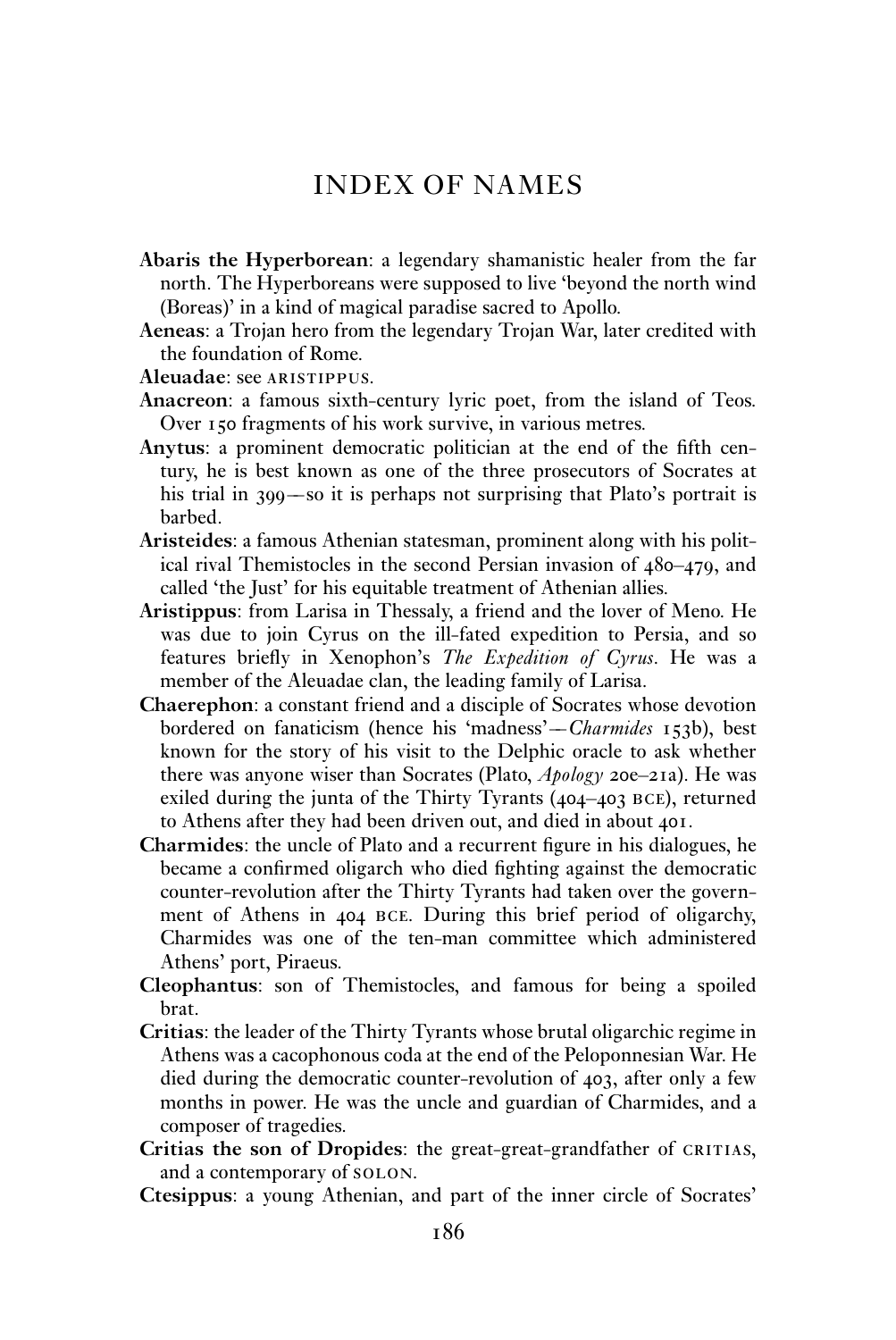#### **INDEX OF NAMES**

followers, if his presence at Socrates' death is anything to go by (Plato, *Phaedo* 59b). He also plays a part in Plato's dialogue *Euthydemus*.

- **Cydias**: a little-known lyric poet. The lines paraphrased and partially quoted at *Charmides* 155d constitute his longest, and perhaps his only fragment. He may have come from the town of Hermione in the Argolis area of the Peloponnese.
- **Daedalus**: a legendary sculptor, creator (most famously) of the labyrinth in Knossos, the wings on which he and his son Icarus flew from Crete, and numerous statues which were said to be so lifelike that they could move.
- **Damon**: a prominent Athenian Sophist in the middle of the fifth century, and a personal friend and adviser of Pericles, the leading statesman of the era. He was particularly famous for his musical teaching (about which we can do little more than conjecture now), and had studied under the most famous teacher of the previous generation, Agathocles (also mentioned at *Protagoras* 316e).
- **Darius**: the name of several Achaemenid rulers of the Persian empire. Before or during Socrates' time, there had been Darius I ( $522-486$ ), the invader of Greece in 490, and Darius II  $(424-405)$ .
- **Empedocles**: from Acragas in Sicily, a prominent fifth-century philosopher, scientist, and shaman.
- **Eudorus**: an otherwise unknown wrestling coach.
- Gorgias: *c.*480–376 BCE, from Leontini in Sicily, one of the most prominent members of the Sophistic movement. He specialized in the budding art of rhetoric (*Meno* 95c), in which he was a great innovator. Although many elements of his style seem florid and artificial to us today, he appears to have dazzled his contemporaries.
- **Hera**: the divine wife of Zeus, king of gods and men. Her chief provinces were royalty, childbirth, and marriage.
- **Heracles**: the legendary son of Zeus, famous for his civilizing labours, who transcended his mortal nature to become a god.
- Hesiod: fl. *c*. 700 BCE; considered the second epic poet of Greece, after . His *Theogony* orders the gods into rationalistic genealogies and recounts stories about many of them, while *Works and Days* is full of practical and moral advice on daily life for the peasant farmer.
- **Hippothales**: a youngish Athenian at the time of *Lysis*; nothing is known of him beyond his presence in this dialogue.
- Homer: fl. *c.*750; the greatest epic poet of Greece. His *Iliad* sings of the death and glory of the legendary Trojan War, while his *Odyssey* recounts the fanciful and marvellous adventures of one Greek hero, Odysseus, returning from the war to his homeland.
- **Ismenias**: a democrat and leader of Thebes at the end of the fifth and beginning of the fourth century BCE.
- **Laches**: a prominent Athenian general and political conservative during the early part of the Peloponnesian War, he was killed at the Battle of Mantinea in 418.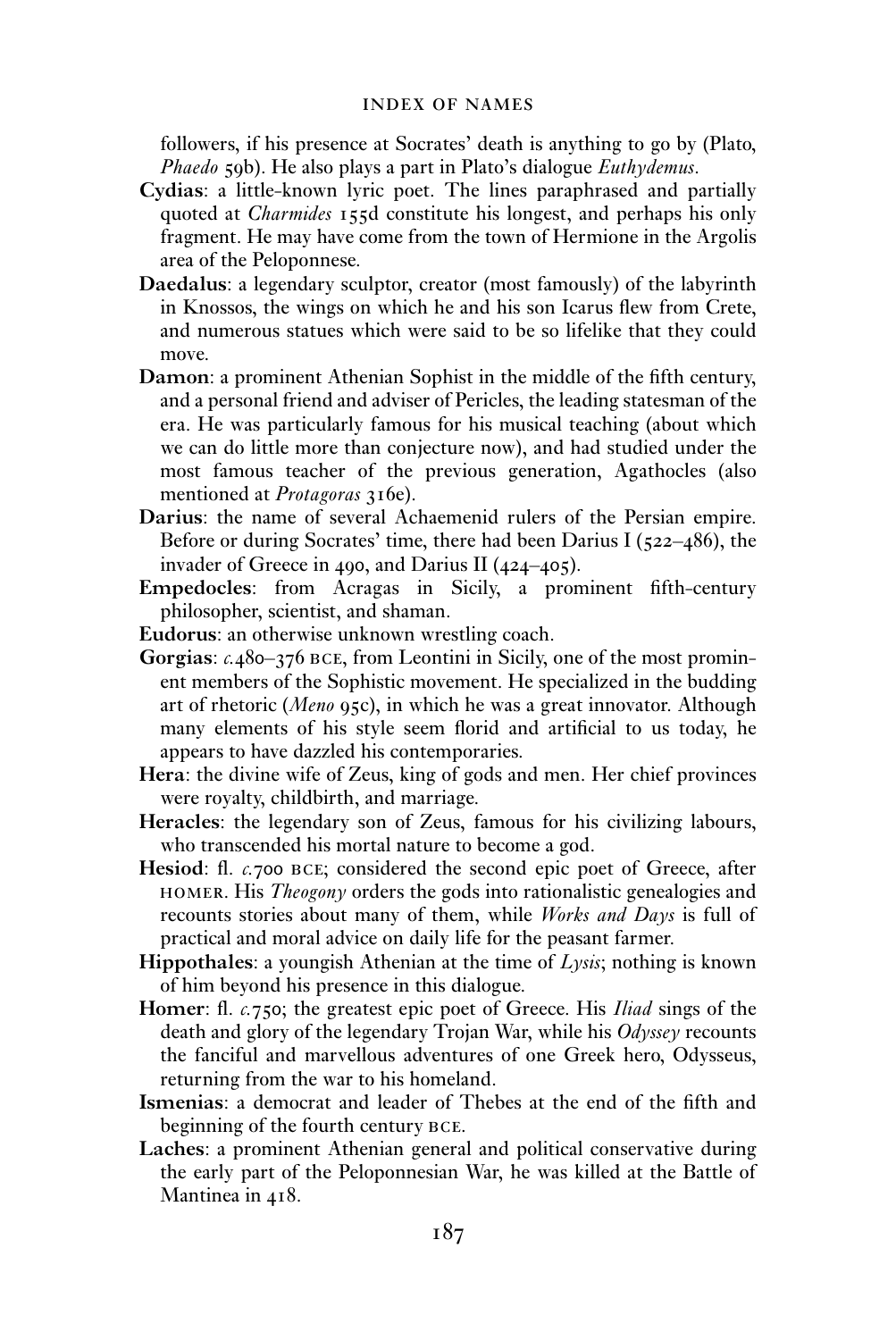#### **INDEX OF NAMES**

- **Lamachus**: one of the leading Athenian generals in the Peloponnesian War, and one of Nicias' colleagues on the expedition to Sicily, where he lost his life in  $414$ .
- **Lysimachus**: a wealthy but undistinguished Athenian nobleman. His son Aristeides was for a short while a member of Socrates' circle, but left (according to Plato, at *Theaetetus* 150e–151a, imitated by ps.-Plato, *Theages* 130a–e) before reaping the full benefits. Born about 480 BCE, Lysimachus was still alive in 402, the dramatic date of *Meno*: see *Meno*  $0.4a$ .
- Lysis: a young aristocratic Athenian boy, aged about 12 at the time of this conversation with Socrates. As was usual in Athenian society, he was named after his paternal grandfather.
- **Melesias**: virtually unknown apart from his mentions in *Laches*. His son Thucydides may have been an associate of Socrates (ps.-Plato, *Theages* a–b). Melesias himself was one of the moderate oligarchs who seized power in Athens in 411 and ruled for a few months as a Council of 400 members.
- **Menexenus**: a young aristocratic Athenian associate of Socrates, cousin of Ctesippus, and the chief interlocutor of the dialogue *Menexenus*.
- **Meno**: a young Thessalian aristocrat from Pharsalus, whose family had long had ties to Athens. Xenophon gives him a savage obituary (*The Expedition of Cyrus* 2.6.21-9), after his death during the campaign of the Persian prince Cyrus to wrest the throne of the Persian empire from his brother, as avaricious, scheming, self-interested, and lacking any sense of justice.
- **Miccus**: the owner of the wrestling-school where the conversation of *Lysis* takes place, and otherwise unknown.
- **Nicias**: an Athenian nobleman who combined enormous wealth with political and military caution, and died partly as a result of the latter trait during the catastrophic Athenian attempt to conquer Sicily in  $415-413$ . His son Niceratus (*Laches* 200d) was put to death by the oligarchs who were briefly in control of Athens in  $404$  and  $403$ .
- Paralus: along with Xanthippus, the two legitimate sons of PERICLES, who also had a son by his non-Greek mistress Aspasia, and adopted both Alcibiades and his brother Cleinias. Both Paralus and Xanthippus died of the plague in  $429$  BCE.
- Pericles: *c.*495–429, an outstanding statesman and the virtual ruler of supposedly democratic Athens from about 450 until his death from the plague.
- Persephone: legendary daughter of Demeter and, as wife of Hades, queen of the underworld.
- **Pheidias**: the most famous sculptor of fifth-century Greece, famed for his statue of Zeus in Olympia (one of the wonders of the ancient world) and in Athens especially for the statue of Athena Promachos on the Acropolis and the cult statue of Athena in the Parthenon. He was a close associate of Pericles, at whose instigation the great temples and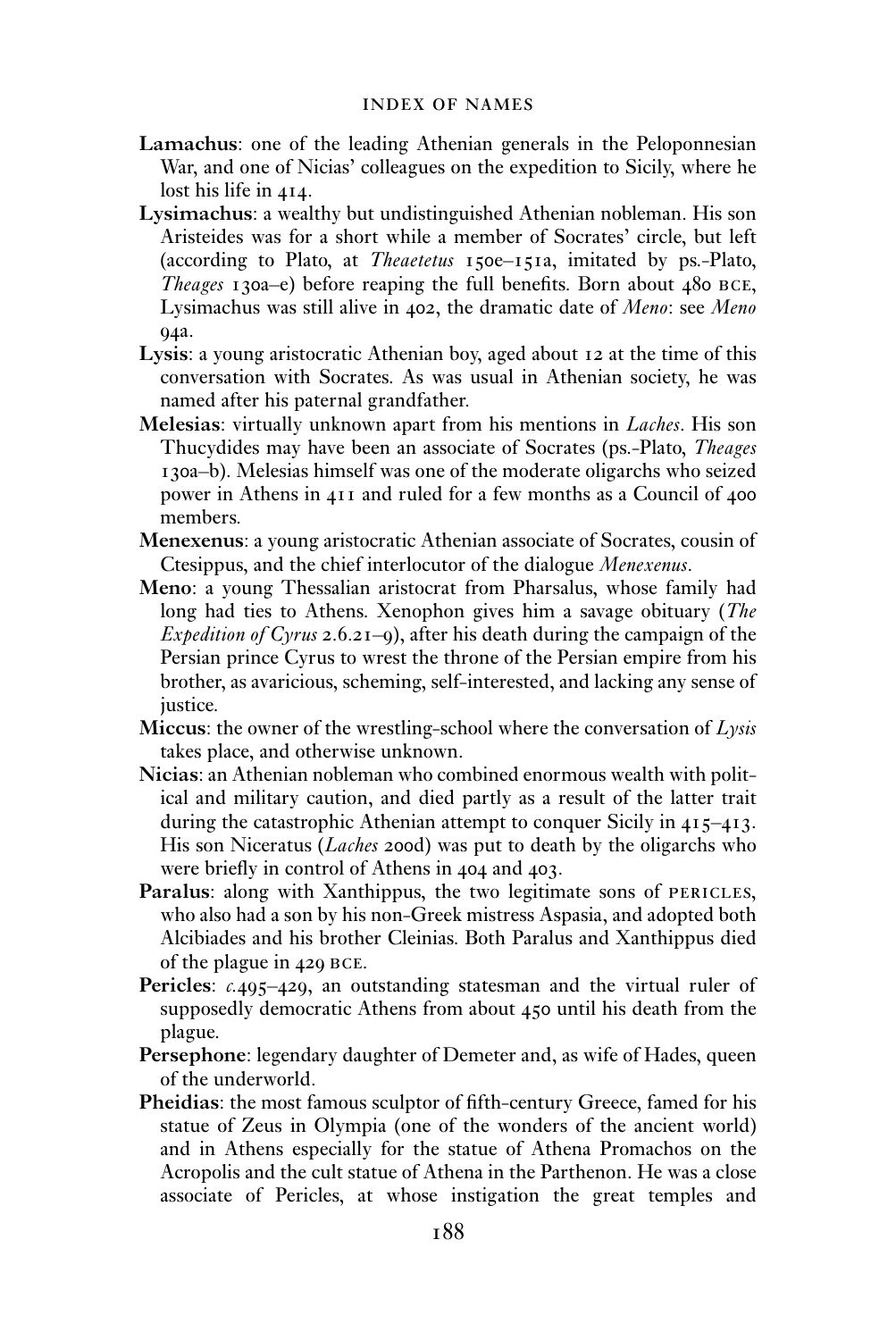memorials of classical Athens were built, and was the supervisor of the construction of the Parthenon.

- **Pindar:**  $518 c$ , 440, from Cynoscephalae in Boeotia, the most famous lyric poet of ancient Greece. Quite a few of his poems survive, particularly those he was commissioned to write in celebration of athletic victories.
- **Polycrates**: an Athenian democrat at the end of the fifth and beginning of the fourth centuries BCE. Some time early in the fourth century, he wrote a pamphlet attacking Socrates on political grounds. The pamphlet forms the background to much of the defence of Socrates in the first two chapters of Xenophon's *Memoirs of Socrates*.
- **Prodicus**: originally from the island of Ceos, Prodicus was one of the most famous of the itinerant Sophists who spent time in Athens. He was an atheist and a moralist, but was most famous for his work towards establishing what we might call the first Greek dictionary, especially by distinguishing near synonyms. Plato is generally more respectful of him than he is of most Sophists, though from time to time he gently mocks this aspect of his work– in this volume, at *Charmides* 163d and *Meno* 75e– and when he has Socrates claim to be the pupil of Prodicus (as at *Meno* 96d), this is certainly ironic.
- **Protagoras**: from Abdera in northern Greece, the first and greatest Sophist  $(c.490 - c.420 \text{ BCE})$ . His views are extensively discussed by Plato in *Protagoras* and *Theaetetus*. An original thinker in many fields, he was a relativist, a humanist, a liberal political thinker, and an agnostic, but was most famous as a teacher of rhetoric.
- **Pyrilampes**: a fifth-century Athenian aristocrat, famous for having introduced peacocks into Athens, which he brought back from a diplomatic mission to Persia. He became Plato's stepfather when he married his niece, Plato's mother Perictione.
- **Socrates**: the constant protagonist of Plato's dialogues, witty, wise, merciless with his interlocutors' pretensions, and equipped with a devastating method for exposing flaws in their thinking. He was born in Athens in  $469$  BCE and was put to death by the restored democracy in  $399$  on the charges of irreligion and corrupting the young men of the city.
- **Solon**: the Athenian lawgiver of the early sixth century, whom fourthcentury Athenians looked back on as the founder of their democracy, though the system he established was actually a graduated timocracy: the wealthier one was, the more political power one could gain. Solon became one of the traditional Seven Sages of Greece, and many wise and pithy sayings were attributed to him. He was an excellent poet– poetry being in his day the only medium for didactic work– and he wrote poems to explain and justify his political policies as well as on lighter subjects. He was the remote ancestor of the family to which Critias, Charmides, and Plato himself belonged.

**Stephanus**: brother of Melesias, otherwise unknown.

**Stesilaus**: the teacher of the art of fighting in armour whose display occasions the conversation of *Laches*. He is otherwise unknown, but his